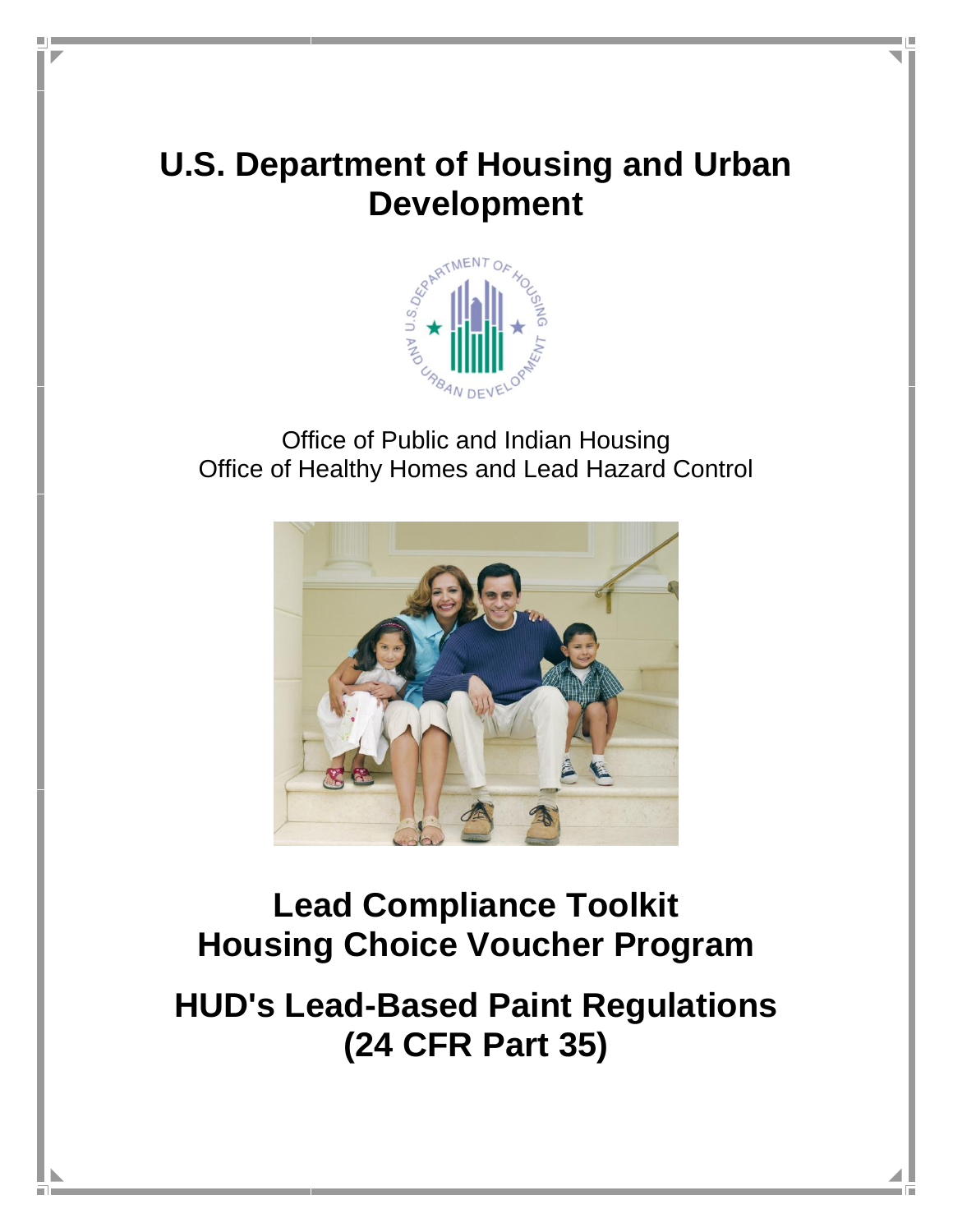# **TABLE OF CONTENTS**

| <b>Part A: Compliance Assistance</b>                                                  | 1               |
|---------------------------------------------------------------------------------------|-----------------|
| Section 1: Introduction                                                               | 1               |
| Section 2: Relating Lead-Based Paint Records to the Housing Choice Voucher<br>Program | 4               |
| Section 3: File Checklist for Compliance with Lead-Based Paint Regulations            | 10 <sup>°</sup> |
| Section 4: Glossary of Key Terms and Federal Lead-Based Paint Standards               | 11              |
|                                                                                       |                 |
| <b>Part B: Sample Forms and Other Documents</b>                                       | 14              |
| 1. Lead Regulation Exemptions: Housing Choice Voucher Program                         |                 |
| Disclosure Form for Rentals and Leases<br>2.                                          |                 |
| <b>Owner's Certification Form</b><br>3.                                               |                 |
| Sample Notice of Lead Hazard Evaluation<br>4.                                         |                 |
| 5. Protection of Occupants' Belongings and Worksite Preparation                       |                 |
| <b>Clearance Report Review Worksheet</b><br>6.                                        |                 |
| 7. Sample Clearance Report                                                            |                 |
| 8.<br>Elderly Waiver for Relocation – Sample Form                                     |                 |

# **PART A: COMPLIANCE ASSISTANCE**

# **Section 1: Introduction**

Housing providers funded through HUD provide decent, safe, and sanitary housing to their residents. Part of this responsibility is to protect these residents, particularly children under age six, from the health risks of lead-based paint. Public Housing Authorities (PHAs) and landlords protect these families by complying with HUD's lead-based paint regulations.

With respect to the Housing Choice Voucher Program (HCVP), the Lead Safe Housing Rule (LSHR) applies only to units constructed prior to 1978 occupied (or intended to be occupied) by a child under age six, the common areas servicing those units and exterior painted surfaces

a n

associated with those units and common areas. The Lead Disclosure Rule (LDR) applies to disclosure of lead-based paint and lead-based paint hazards in most housing constructed prior to 1978 ("target housing") at sale or lease, whether or not they are or will be occupied by a child, and whether it is federally assisted or not. The term "target housing" is described in the glossary in Section 4 of Part A of this toolkit, and exceptions from both programs are listed in Part B of this toolkit.

# **Purpose of the Toolkit**

This toolkit will help recipients of HUD funds understand and manage the documents required under HUD's lead-based paint regulations, and document compliance. To do so, it provides an overview of regulatory requirements, checklists, and sample forms.

1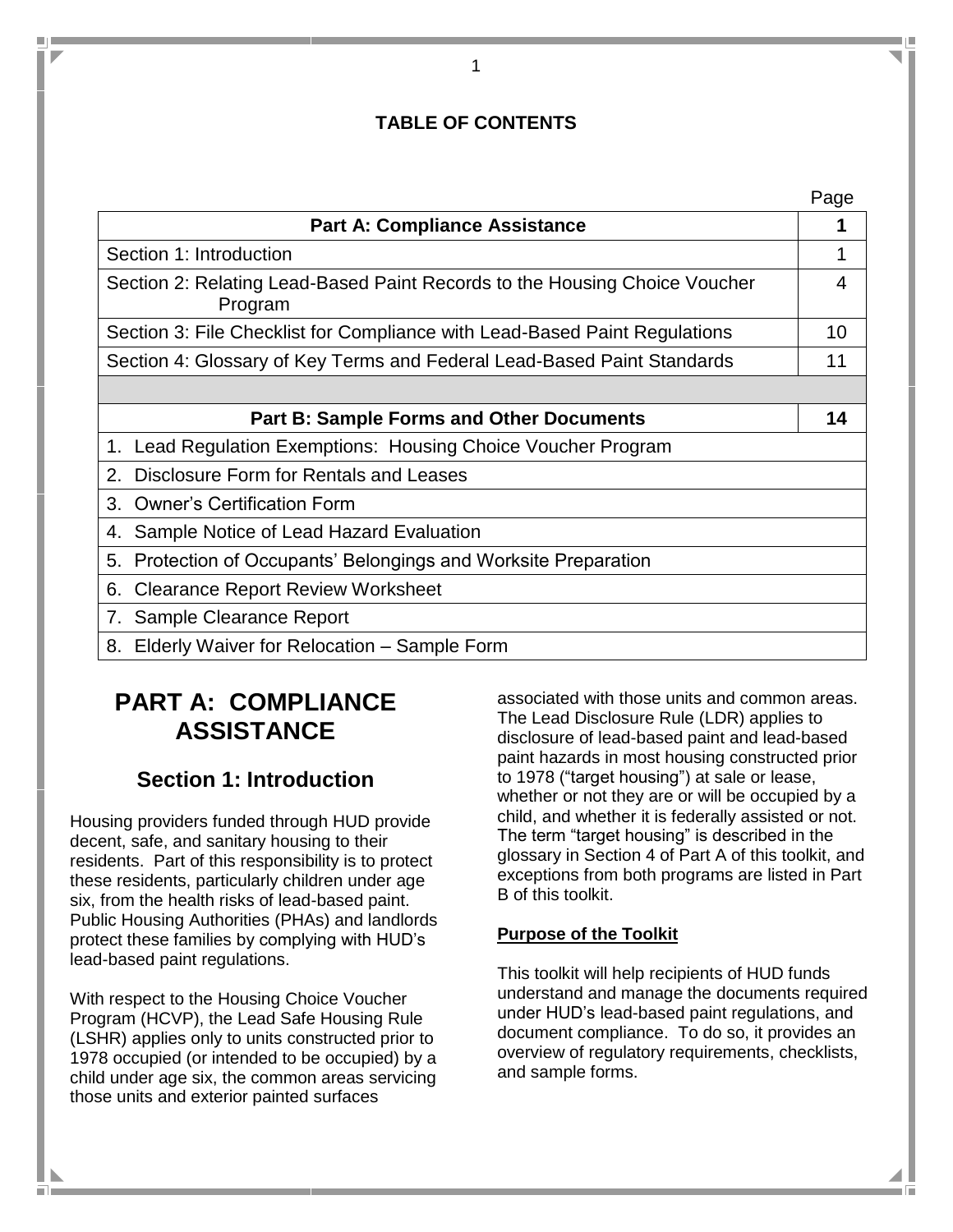#### 2

#### **Why Compliance is Important**

Compliance is important because:

- Childhood lead poisoning is a serious health threat to children. Lead-based paint in older housing is the primary cause of childhood lead poisoning.
- Failure to comply with requirements can result in enforcement actions and/or programmatic penalties.
- Failure to comply with the LDR can result in civil money penalties issued by HUD or the Environmental Protection Agency.

#### **Who Keeps Records?**

Under the LSHR, the party responsible for having an activity performed – for the HCVP, this is usually the owner or the owner's agent – generally keeps a record of the activity. This enables the owner or the owner's agent to document compliance with the LSHR, and demonstrate that proper precautions were taken by parties responsible for work in assisted units occupied by children under age six, common areas servicing those units and exterior painted surfaces associated with those units and common areas. Documenting compliance reduces risk to owners, PHAs and the Department.

In many cases, the responsible party will provide copies of the record to others. For example, the property owner or the owner's agent who obtains a clearance examination after a maintenance activity would keep the original clearance report. The PHA might ask the owner or the owner's agent to provide a photocopy for its records.

The LDR requires that the disclosure form be kept for at least three years (Section 35.92(c)). The LSHR requires that notices, evaluation and clearance or abatement reports be kept for at least three years (Section 35.175), however for purposes of the LDR, records and reports regarding lead-based paint must be disclosed upon any sale or lease. If the owner is claiming an exemption from this rule for leases because a lead-based paint inspection found the housing lead-based paint free, the owner or the owner's agent should retain the inspection report and

other documents that support the claim. The PHA might ask the owner or the owner's agent to provide a photocopy of disclosure materials for its records.

#### **How to Use This Toolkit**

Unless their program requires them, PHAs and funding recipients are encouraged, but not required, to use the sample forms provided in Part 2 to ensure compliance. Users are free to photocopy and distribute the forms. HUD recognizes that some state and local jurisdictions have different requirements for leadbased paint. Users can create additional forms or add specific state or local information as needed.

#### **Overview of the Toolkit**

This toolkit is organized into two volumes. **Part A** has four sections:

- **Section 1** discusses the purpose, contents, and use of this toolkit.
- **Section 2** relates lead-based paint-related records to the HCVP and provides a table that summarizes the LSHR requirements.
- **Section 3** contains a compliance document checklist.
- **Section 4** is a brief glossary of the most common terms for lead evaluation and control.

**Part B includes** sample forms to help in compliance. Many of the forms are also posted on HUD's website and HUDclips [\(http://www.hud.gov/offices/adm/hudclips/\)](http://www.hud.gov/offices/adm/hudclips/).

#### **Obtaining More Information or Asking a Question**

To receive printed information or for questions on lead-based paint and lead-based paint regulations, contact the National Lead Information Clearinghouse (NLIC) at 1-800-424- LEAD or visit its web page at: [www.epa.gov/lead/pubs/nlic.htm.](http://www.epa.gov/lead/pubs/nlic.htm)

For questions about HUD's Lead Safe Housing Rule, call 1-202-402-7698 and leave a message, or e-mail lead.regulations@hud.gov.

Hearing- or speech-challenged individuals may access the phone numbers above through TTY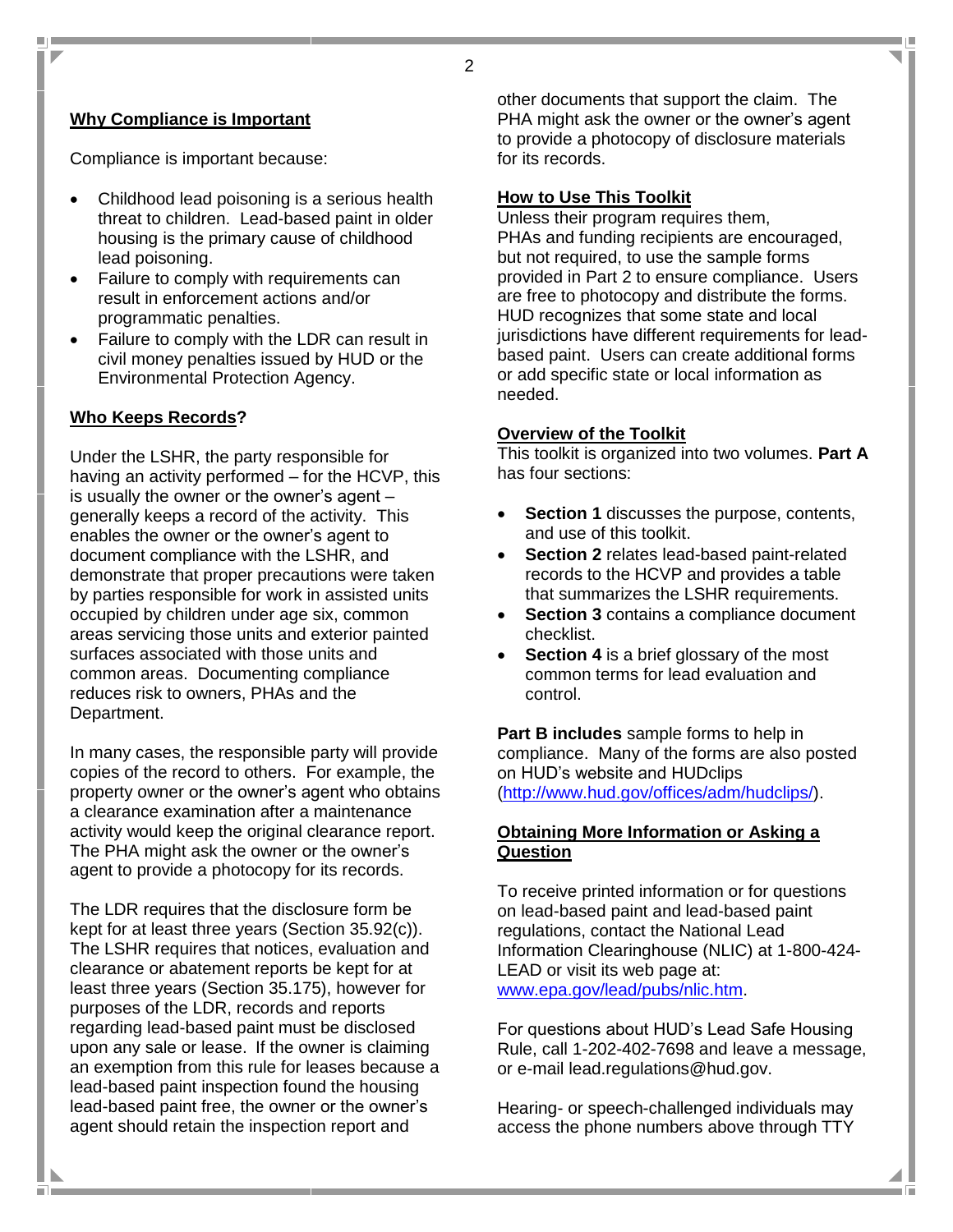by calling the toll-free Federal Information Relay Service at 1-800-877-8339.

 $\overline{\phantom{a}}$ 

The disclosure pamphlet and forms are available at:

www.hud.gov/offices/lead/enforcement/disclosur e.cfm

If you need to know more about lead-based paint requirements, the following resources can provide that information (all available from the Office of Healthy Homes and Lead Hazard Control's (OHHLHC's) website [www.hud.gov/offices/lead,](http://www.hud.gov/offices/lead) unless noted):

- Section 10-11 of the Housing Choice Voucher Guidebook, 7420.10G [\(www.hud.gov/offices/pih/programs/hcv/forms/](http://www.hud.gov/offices/pih/programs/hcv/forms/guidebook.cfm) [guidebook.cfm\)](http://www.hud.gov/offices/pih/programs/hcv/forms/guidebook.cfm)
- [Public Housing Occupancy Handbook,](http://www.hud.gov/offices/adm/hudclips/handbooks/pihh/74651/index.cfm) 7465.1 [\(www.hud.gov/offices/adm/hudclips/;](http://www.hud.gov/offices/adm/hudclips/) click on "Handbooks")
- HQS inspection checklist and form HUD-52580 and HUD-52580-A [\(www.hud.gov/offices/adm/hudclips/;](http://www.hud.gov/offices/adm/hudclips/) click on "forms")
- Lead Disclosure Rule
- Interpretive Guidance on the Lead Disclosure Rule
- Disclosure notices
- EPA's *Protect Your Family From Lead In Your Home* pamphlet
- Lead Safe Housing Rule
- Interpretive Guidance on the LSHR
- Training course materials
- Visual assessment on-line course
- EPA's Pre-Renovation Education brochure, "The Lead-Based Paint Pre-Renovation Education Rule: A Handbook for Contractors, Property Managers, and Maintenance Personnel"
- HUD *Guidelines for the Evaluation and Control of Lead-Based Paint Hazards in Housing*

# **Programmatic Training**

Several courses are posted at: [www.hud.gov/offices/lead/training/training\\_curric](http://www.hud.gov/offices/lead/training/training_curricula.cfm) [ula.cfm](http://www.hud.gov/offices/lead/training/training_curricula.cfm) including:

• PIH's training curriculum, Addressing Lead-Based Paint in Section 8 Housing Programs • The on-line Visual Assessment course required for all individuals performing Housing Quality Standards (HQS) inspections.

### **Additional Information**

The *[Housing Choice Voucher Guidebook,](http://www.hud.gov/offices/adm/hudclips/guidebooks/7420.10G/index.cfm)* number 7420.10G, contains information about lead-based paint requirements in Chapter 10, "Housing Quality Standards." It is on HUD's website at: [www.hud.gov/offices/adm/hudclips/](http://www.hud.gov/offices/adm/hudclips/) (click on "library").

The OHHLHC posts lead regulations, fact sheets, sample forms, and pamphlets at [www.hud.gov/offices/lead.](http://www.hud.gov/offices/lead) This website provides direct links to the Lead Disclosure Rule, the Lead Safe Housing Rule, and the HUD *Guidelines for the Evaluation and Control of Lead-Based Paint Hazards in Housing.*

The Centers for Disease Control and Prevention (CDC) has published *Building Blocks for Primary Prevention: Protecting Children from Lead-Based Paint Hazards*, at: [www.cdc.gov/nceh/lead/publications/Building\\_Bl](http://www.cdc.gov/nceh/lead/publications/Building_Blocks_for_Primary_Prevention.pdf) ocks for Primary Prevention.pdf. Additional health information on lead is at [www.cdc.gov/nceh/lead.](http://www.cdc.gov/nceh/lead)

The EPA's website on Lead in Paint, Dust, and Soil, at [http://www.epa.gov/lead/p](http://www.epa.gov/lead/)rovides information about lead and lead hazards, provides simple steps to protect housing occupants, workers and contractors, includes EPA's lead-based paint regulations and guidance, and lists state lead regulatory agency contacts.

# **Contacts**

- PIH Office of Field Operations, Program Liaison Specialist for Lead Issues
- PIH Office of Policy, Program and Legislative **Initiatives**
- Office of Healthy Homes and Lead Hazard **Control**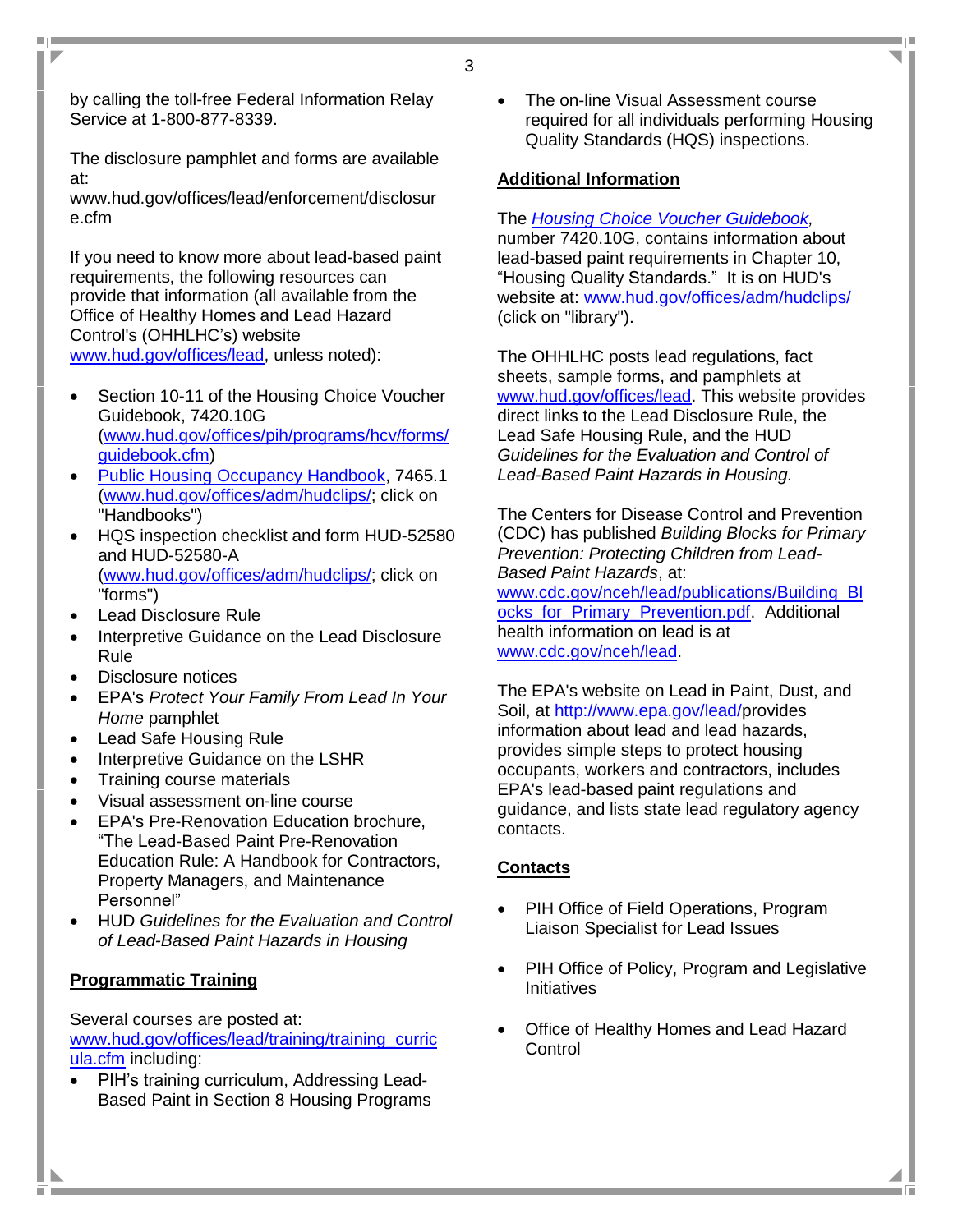# **Section 2: Relating Lead-Based Paint Records to the Housing Choice Voucher Program**

This section shows how the various records and reports that are generated by leadbased paint work relate to the requirements.

### **Organization of 24 CFR Part 35**

The HUD lead-based paint regulations consist of several subparts organized by type of housing assistance provided – not by HUD program. **Subpart A** is the Lead Disclosure Rule for leases and sales of target housing (see Section 4 for a detailed description of "target housing."). **Subpart M** is the section of the Lead Safe Housing Rule (LSHR) that applies specifically to programs providing Tenant-Based Rental Assistance (TBRA) in pre-1978 housing. Subpart M applies to all HUD programs that provide such assistance, including the Housing Choice Voucher Program (HCVP), Indian Housing Block Grants and several Community Planning and Development programs.

The LSHR also references several EPA regulations such as the Pre-Renovation Education Rule, and the Training and Certification rule for lead-based paint activities. Information on EPA's regulations is available at:

[www.epa.gov/lead/pubs/regulation.htm](http://www.epa.gov/lead/pubs/regulation.htm)

#### **Housing Choice Voucher Program Conforming Regulations**

Three sections of the HCVP regulations at 24 CFR Part 982 were revised to include the lead-based paint requirements:

- 1. Section 982.158(f)(5) includes the recordkeeping requirements of Part 35, Subpart B.
- 2. Section 982.305(b)(1)(ii) provides that executed leases must include the HUDprescribed tenancy addendum and the lead-based paint disclosure information as required in 24 CFR 35.92(b).
- 3. Section 982.401(j) incorporates the LSHR's Subparts B, M and R into the

Housing Quality Standards (HQS). These subparts cover general issues, TBRA lead requirements, and technical procedures.

#### **The HCVP Approach to Lead Hazard Control**

### Lead Safe Housing Rule (LSHR):

Across all of HUD's programs, the LSHR's requirements for target housing can be grouped into several levels of evaluation and control, ranging from low to high. Generally, the HCVP has low-level requirements, except where a child has been found to have an environmental intervention elevated blood-lead level (EIBLL; see below).

Many of the lead-based paint requirements are conducted as part of the HQS process, such as the initial and annual visual assessments for deteriorated paint. Forms HUD-52580 and 52580-A, the inspection checklist and inspection form for the HCVP, respectively, have been revised to add the annual visual assessment for deteriorated paint. An Owner's Self-Certification form documents most of the LSHR's requirements related to resolving HQS violations and maintenance work. The instructions for Section 8.11 of Form HUD-52580-A require the owner to self-certify that all repairs made to correct HQS deficiencies were done "in accordance with all applicable requirements of 24 CFR Part 35." The PHA must receive the Lead-Based Paint Owner Certification before the execution of the HAP contract, or within the time period stated by the PHA in the owner HQS violation notice. Receipt of the completed and signed Lead-Based Paint Owner Certification signifies that all HQS lead-based paint requirements have been met and no re-inspection by the HQS inspector is required.

HUD's intent with these requirements is that the housing unit be free from lead-based paint hazards when it enters the Program. If deteriorated paint (in more than minimal amounts) is found in the initial HQS inspection, that paint is stabilized using leadsafe work practices and the area cleaned up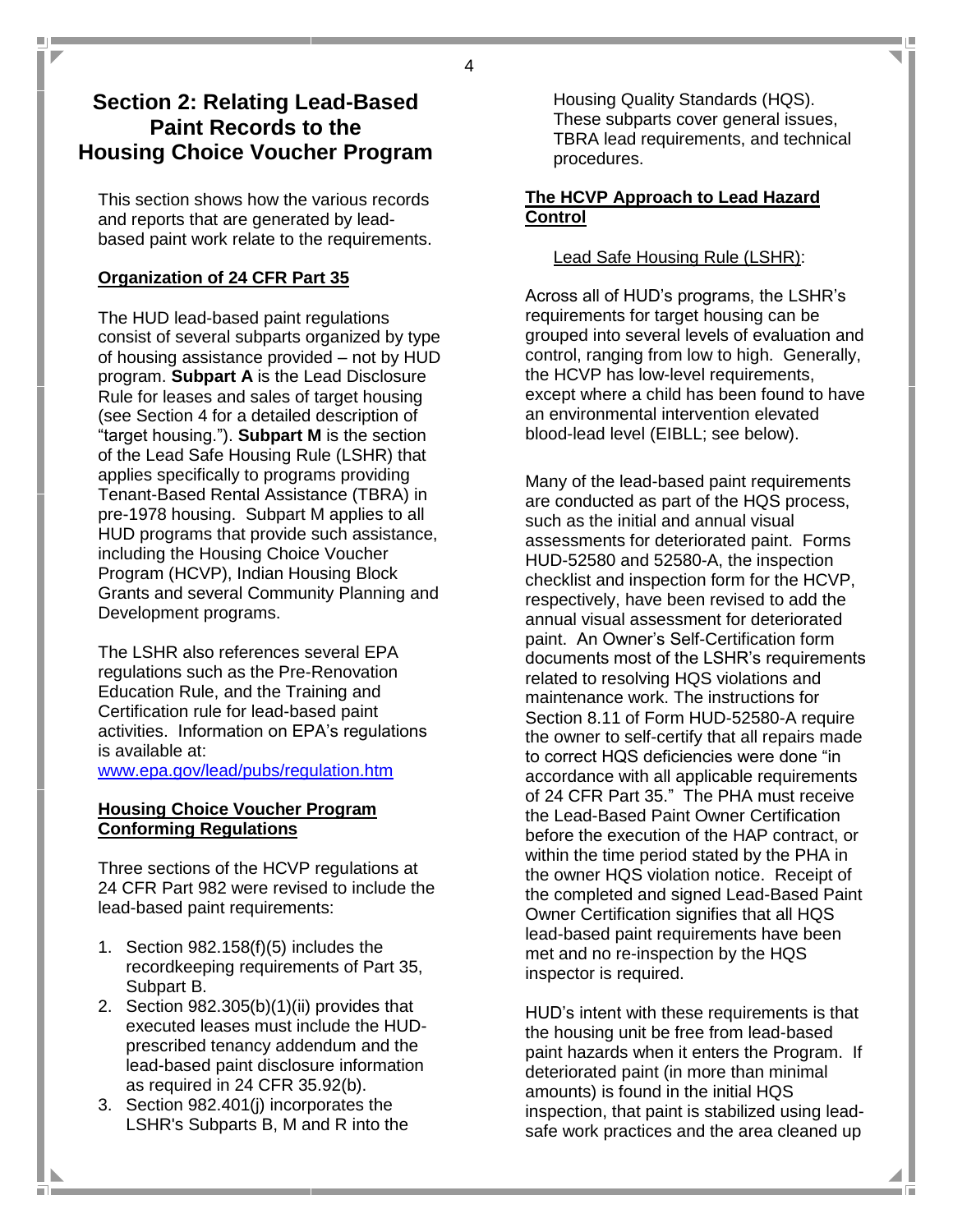and cleared for occupancy, as described below. PHAs should advise owners and owner's agents not to repair the deteriorated paint in a unit until after the initial HQS inspection, in order to avoid unsafe work practices and possible contamination of the area. (The Owner Self-Certification form is included in Part B of this Toolkit.) Lead-based paint related documents are used at initial occupancy, subsequent lease renewals and maintenance work. Special requirements apply in the case of children with EIBLLs, and PHAs are encouraged to inform their HUD field office should this situation arise.

The major elements of compliance with the rules for the HCVP include documenting:

- PHA's visual assessment for deteriorated paint.
- Records concerning paint stabilization of deteriorated paint by owners or owner's agents.
- Clearance examinations after paint stabilization and before reoccupancy.
- Ongoing lead-based paint maintenance when there is an ongoing relationship with HUD.
- Records of actions taken concerning a child with an EIBLL in a covered unit.

Property owners and owner's agents are generally responsible for ongoing maintenance as long as the unit participates in the program. (For exceptions, see section 35.1355(a)(1).) Owners and owner's agents and PHAs also have additional requirements that apply to children with EIBLLs.

(The terms underlined above are defined in section 35.110. Section 4 of Part A of this toolkit is a glossary that provides general descriptions of the terms for initial understanding; the more formal definitions in the regulation are to be used in practice where they are more detailed.)

#### Lead Disclosure Rule:

The owner or owner's agent must disclose at two points:

- When a prospective tenant is applying for rental of target housing, before the execution of the lease; and,
- When the lease terms change (e.g., rent increase, lease renewal) and the owner or owner's agent has gained any new knowledge about lead-based paint or lead-based paint hazards since the previous disclosure.

The disclosure includes providing a lead warning statement, disclosing any knowledge of lead-based paint or lead-based paint hazards, providing copies of all leadbased paint records and reports to all prospective residents, whether they have children or not. See Part B of this toolkit for the lease Lead Disclosure Form.

The owner or owner's agent must also provide all prospective residents with a copy of the EPA pamphlet *Protect Your Family from Lead in Your Home,* or other EPAapproved disclosure document.

The process for completing the disclosure notice begins when the owner or owner's agent gets the disclosure form (see the form in Part B of this toolkit, or download the form from the web site for disclosure pamphlet and forms in Section 1 of Part A). The owner or owner's agent fills out and signs the notice, and provides it to the tenants before they become obligated under the lease. (The PHA may provide disclosure guidance and training to owners, owners' agents and tenants, but may not prepare or sign disclosure notices for properties for which it is not the owner or lessor.) The tenants read and sign the notice and return it to the owner or owner's agent, who sends a copy of the completed and jointly signed notice to the PHA. The PHA must keep this copy of the executed disclosure notice (§ 982.158(e)(1)). The owner or owner's agent should not send the PHA the original executed disclosure notice, but instead must retain the original in the property files for at least three years. See the discussion of the recordkeeping requirements for the owner or owner's agent in the "Who Keeps Records?" segment of Section 1 of Part A of this toolkit.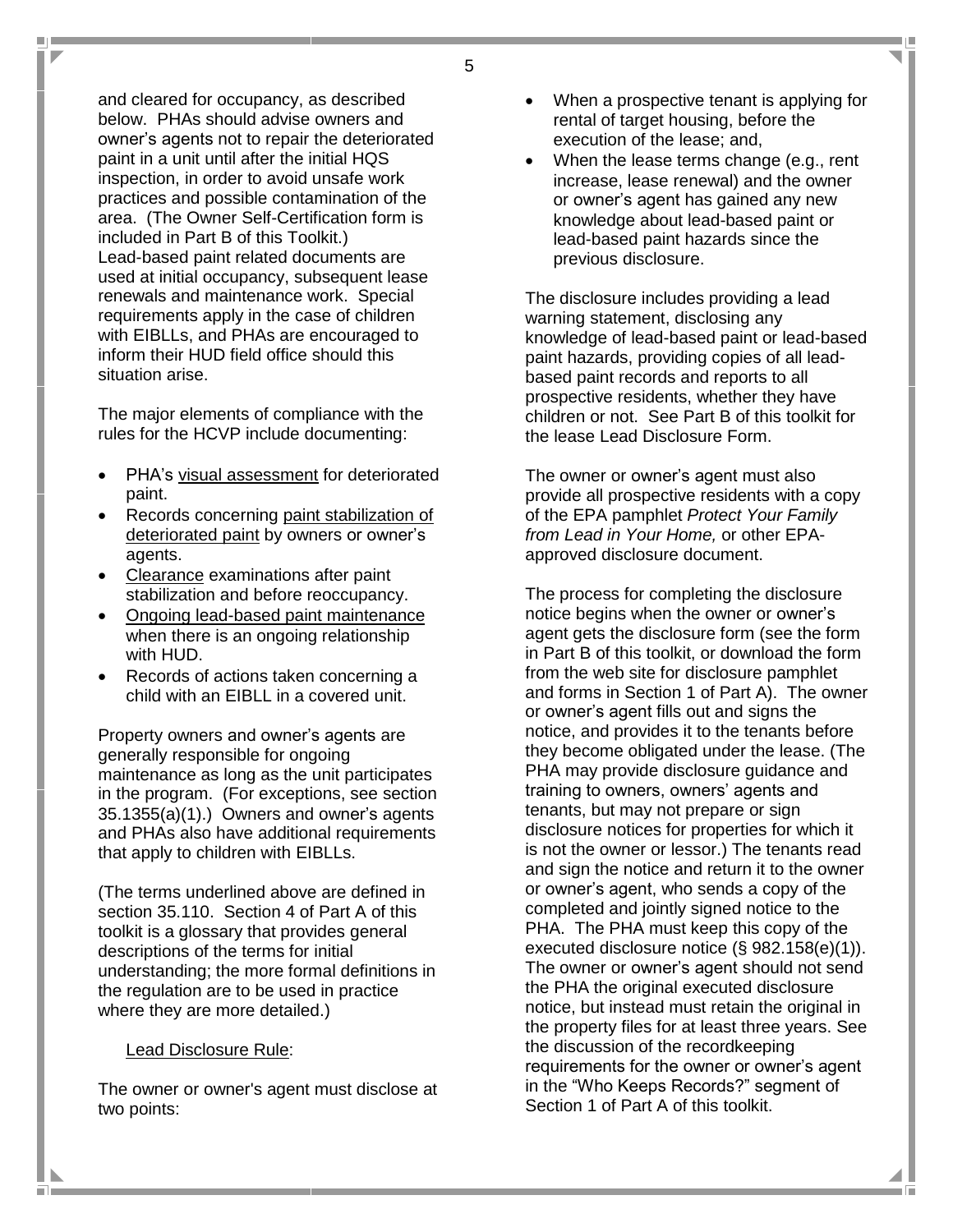#### **EPA Inspections of PHAs**

EPA Regional Offices may request to perform document inspections to assess compliance with the Lead Disclosure Rule and/or the EPA Lead Pre-Renovation Education Rule. Compliance with EPA inspections is voluntary, unless EPA has issued a subpoena. In the event that EPA requests such an inspection, the PHA should contact HUD's Office of Healthy Homes and Lead Hazard Control (OHHLHC), or the Office of General Counsel for guidance.

In general, inspections for compliance with the EPA Lead Pre-Renovation Education Rule are only relevant if the PHA and its staff perform painting, renovation, or other work that may disturb paint in properties constructed before 1978. Otherwise, records regarding compliance with this rule should be maintained by the contractors performing the work.

Both HUD and EPA share enforcement of the Lead Disclosure Rule. Under a 1997 Memorandum of Understanding (MOU) and its implementing guidance, HUD has initial responsibility for enforcement of the Lead Disclosure Rule for all sites receiving HUD assistance. This assistance includes all HUD programs, including conventional public housing, project-based rental assistance, tenant based rental assistance, and HUD grants such as HOME and CDBG.

If EPA initiates an inspection for compliance with the Lead Disclosure Rule, HUD recommends that the PHA or owner (or owner's agent) notify EPA that the property receives HUD assistance and request that EPA temporarily suspend the investigation to allow for notification to HUD. EPA may, in some cases, issue a subpoena if the entity is perceived as uncooperative and refuses all inspections. Subpoenas normally offer the PHA, owner or owner's agent a reasonable time period to comply, and during this time, the PHA, owner and/or owner's agent should consult with legal counsel and HUD.

The OHHLHC and the Office of General Counsel are parties to the MOU with EPA

a n

and are available to provide technical assistance regarding the regulations and EPA inspections. For more information, contact the Director, Lead Programs Enforcement Division, OHHLHC, 202-402- 0310, or the Deputy Assistant General Counsel for Program Compliance, Office of General Counsel, 202-708-4184.

#### **Environmental Intervention Blood Lead Level vs. Elevated Blood Lead Level**

Lead-poisoned children are commonly referred to as having an "elevated blood-lead level," or EBL. The requirements of the LSHR however, are triggered when a child has a blood test result at the Environmental Intervention Blood Lead Level (EIBLL; often pronounced "eye bull"). An EIBLL is also an elevated blood lead-level, but is specifically defined as 20 micrograms (μg) of lead per deciliter (dL) of blood on a single test, or 15 to 19 μg/dL in two tests taken at least 3 months apart (24 CFR § 35.110). Once an EBL or EIBLL is identified, an environmental investigation is usually performed at the child's residence by a state or local health agency. An environmental investigation usually includes a lead-based paint risk assessment, which tests lead in the home's paint, dust, and soil. It may also include testing of other potential sources, such as cookware or folk medicines, to determine if they are causing the child's elevated bloodlead level.

State and local health departments generally use the term EBL when referring to any children with any blood lead level over the CDC's level of concern of 10 μg/dL. When working with local health departments, PHAs should be clear that an EIBLL, rather than an EBL, triggers an intervention under the LSHR. However, state and local health departments may require lead hazard control work at a level lower than an EIBLL, and the owner or owner's agent must comply with those requirements under the applicable state and/or local laws. Their compliance with those laws is also a condition of the HUD assistance (24 CFR 35.150(b)).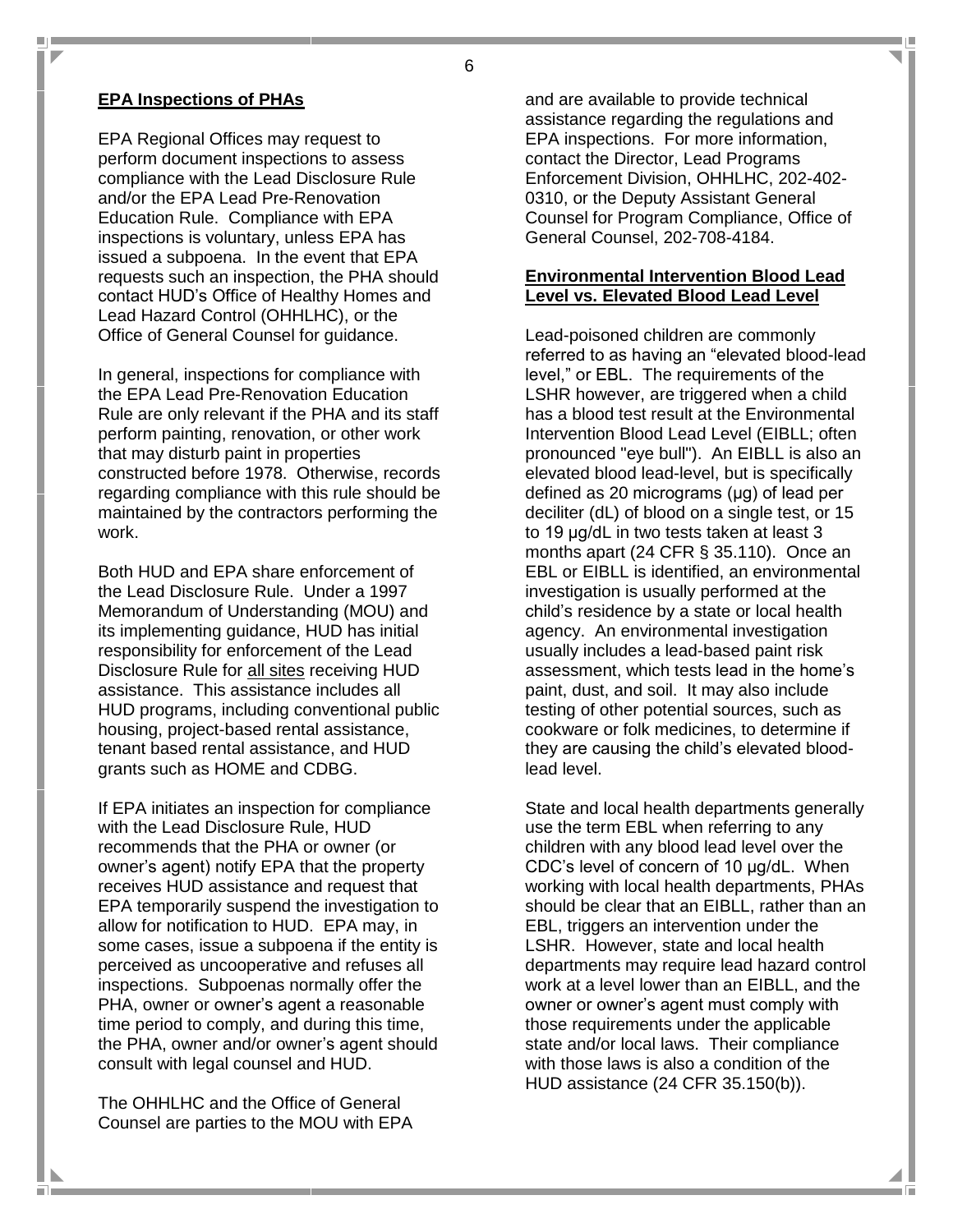#### **Summary of Requirements**

 $\overline{\phantom{a}}$ 

Figure 1 summarizes the regulatory requirements and required actions. It also lists the property exemptions and circumstances when relocation of occupants is not required.

Figure 2 is a flow chart showing the major regulatory requirements and required actions. It also lists the sample forms and checklists from this toolkit, showing when they are to be used, and by whom.

These figures do not contain all the information in the regulations. HVCP personnel should review the regulations for specific requirements.

In some cases, there will be properties that are covered by more than one HUD program. In these cases, the lead requirements of each program must be reviewed and where they overlap, the more protective approach must be followed.

#### **Relationship to State and Local Laws**

If state or local laws impose requirements for lead-based paint that differ from the LSHR or other federal law, the more protective standard applies. For technical assistance, contact the Office of Healthy Homes and Lead Hazard Control.

#### **Fair Housing and Equal Opportunity**

The Federal Fair Housing Act (FHAct) prohibits discrimination on the basis of familial status (i.e., the presence of children under 18 or a pregnant woman in a household) and disability, regardless of risk of lead-based paint hazards. Housing providers may recommend alternative units to households with at-risk children (under six years of age or with EIBLLs) or pregnant women, and may also give such households or groups priority for lead-treated units. However, it would be a violation of the FHAct for housing providers to refuse to rent or sell a unit, even one with lead-based paint hazards, or to provide other services to atrisk households. (See the Office of Fair

Housing and Equal Opportunity's policy statement, Requirements Concerning Leadbased Paint and the Fair Housing Act: [www.hud.gov/offices/fheo/library/\)](http://www.hud.gov/offices/fheo/library/).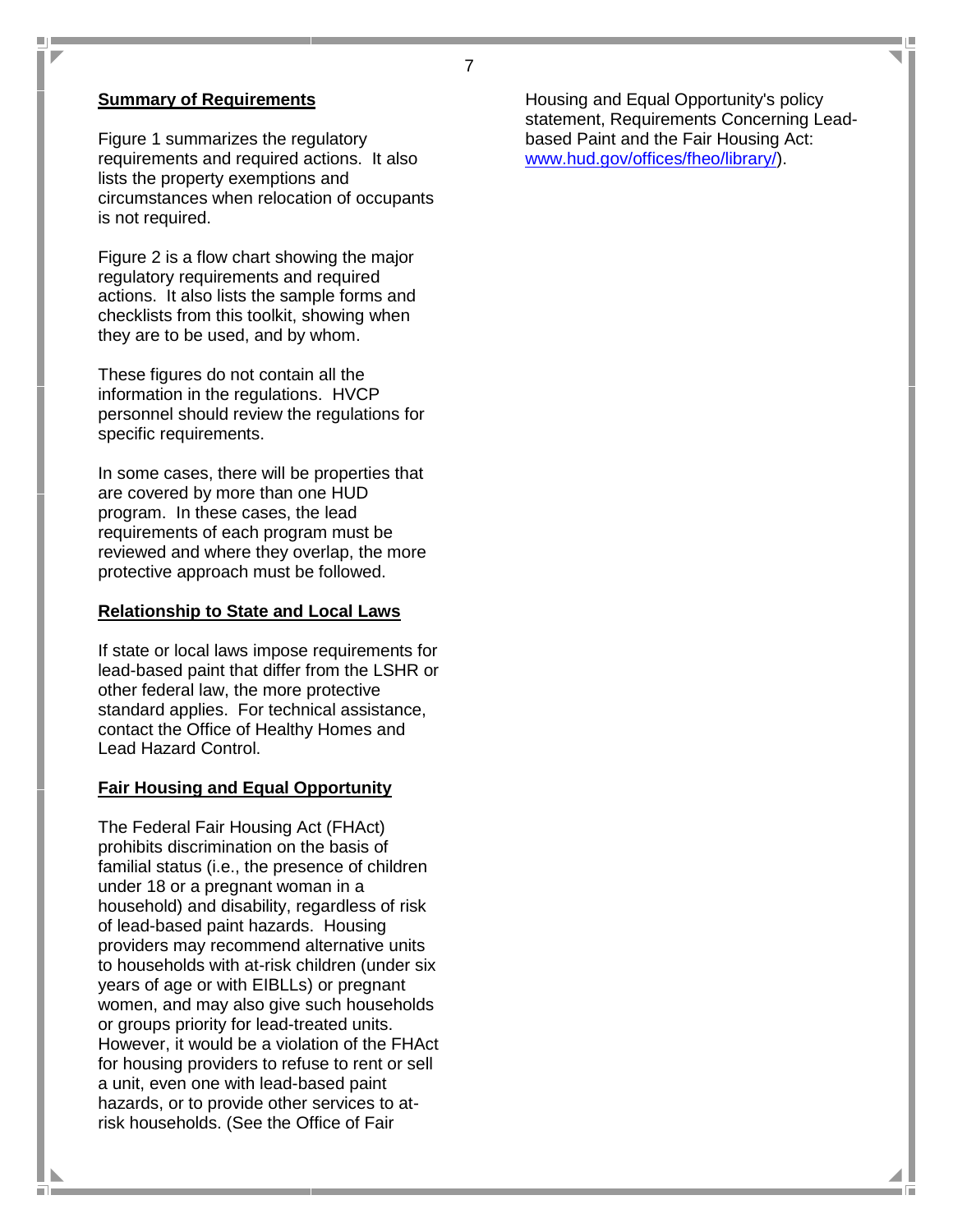ŋ.

4 u Tu

|  |  |  | Figure 1. Overview of Lead Requirements for the Housing Choice Voucher Program |  |  |  |  |  |
|--|--|--|--------------------------------------------------------------------------------|--|--|--|--|--|
|--|--|--|--------------------------------------------------------------------------------|--|--|--|--|--|

U.

n,

 $\overline{\phantom{a}}$ 

| <b>Requirement</b>                                                                                                                                                                                                                                 | <b>Action</b>                                                                                                                                                                                                                                |  |  |  |  |
|----------------------------------------------------------------------------------------------------------------------------------------------------------------------------------------------------------------------------------------------------|----------------------------------------------------------------------------------------------------------------------------------------------------------------------------------------------------------------------------------------------|--|--|--|--|
| <b>Applicability</b>                                                                                                                                                                                                                               | Target housing units and common areas occupied by a child under age six. <sup>A</sup>                                                                                                                                                        |  |  |  |  |
| <b>Disclosure</b>                                                                                                                                                                                                                                  | Owner or agent responsible for providing pamphlet and completed and signed                                                                                                                                                                   |  |  |  |  |
|                                                                                                                                                                                                                                                    | disclosure form at lease, and, if owner or agent has additional lead information,                                                                                                                                                            |  |  |  |  |
|                                                                                                                                                                                                                                                    | at change of lease conditions.                                                                                                                                                                                                               |  |  |  |  |
| <b>Exemptions</b>                                                                                                                                                                                                                                  | See Part B of this toolkit for a list of exemptions.                                                                                                                                                                                         |  |  |  |  |
| <b>Approach to Lead</b><br><b>Hazard Reduction</b>                                                                                                                                                                                                 | Identify and stabilize all deteriorated paint.                                                                                                                                                                                               |  |  |  |  |
| <b>Notification to</b>                                                                                                                                                                                                                             | Notice of lead-based paint inspection, risk assessment or hazard reduction                                                                                                                                                                   |  |  |  |  |
| <b>Residents</b>                                                                                                                                                                                                                                   | within 15 days.                                                                                                                                                                                                                              |  |  |  |  |
| <b>Pre-Renovation</b>                                                                                                                                                                                                                              | (EPA requirement) Contractor must provide pamphlet to residents before starting                                                                                                                                                              |  |  |  |  |
| <b>Education</b>                                                                                                                                                                                                                                   | work that disturbs 2 square feet or more of paint.                                                                                                                                                                                           |  |  |  |  |
| <b>Lead Evaluation or</b><br><b>Visual Assessment</b>                                                                                                                                                                                              | Visual assessment for deteriorated paint initially, annually and at turnover.                                                                                                                                                                |  |  |  |  |
| <b>Lead Hazard Reduction</b>                                                                                                                                                                                                                       | Paint stabilization.                                                                                                                                                                                                                         |  |  |  |  |
|                                                                                                                                                                                                                                                    | Lead safe work practices & occupant protection.                                                                                                                                                                                              |  |  |  |  |
|                                                                                                                                                                                                                                                    | Work must be performed by personnel with proper training or supervision.                                                                                                                                                                     |  |  |  |  |
| <b>Clearance</b>                                                                                                                                                                                                                                   | Required for all paint-disturbing work above the de minimis amounts.                                                                                                                                                                         |  |  |  |  |
| <b>Ongoing Maintenance</b>                                                                                                                                                                                                                         | Yes. <sup>B</sup> Specific annual and ongoing activities. Ongoing lead-based paint (LBP)                                                                                                                                                     |  |  |  |  |
|                                                                                                                                                                                                                                                    | maintenance is not required if no LBP exists or it was removed.                                                                                                                                                                              |  |  |  |  |
| <b>EIBLL Requirements</b>                                                                                                                                                                                                                          | Owner (or agent): Control lead-based paint hazards, including clearance                                                                                                                                                                      |  |  |  |  |
|                                                                                                                                                                                                                                                    | testing (except for clearance of de minimis areas), within 30 days. Notify                                                                                                                                                                   |  |  |  |  |
|                                                                                                                                                                                                                                                    | affected building residents of evaluation or hazard reduction results. <sup>C</sup>                                                                                                                                                          |  |  |  |  |
|                                                                                                                                                                                                                                                    | <b>PHA:</b> Report EIBLL child to health department within 5 working days after<br>receiving a medical provider's report. (Verify any notice of an EIBLL child from a                                                                        |  |  |  |  |
|                                                                                                                                                                                                                                                    | source other than a medical health care provider). Have a risk assessment                                                                                                                                                                    |  |  |  |  |
|                                                                                                                                                                                                                                                    | conducted in the unit where the EIBLL child was living (and common areas                                                                                                                                                                     |  |  |  |  |
|                                                                                                                                                                                                                                                    | servicing the unit), unless a risk assessment or a health department                                                                                                                                                                         |  |  |  |  |
|                                                                                                                                                                                                                                                    | environmental investigation has already been performed. Quarterly, ask health                                                                                                                                                                |  |  |  |  |
|                                                                                                                                                                                                                                                    | department for the names and addresses of EIBLL children, and provide the                                                                                                                                                                    |  |  |  |  |
|                                                                                                                                                                                                                                                    | health department with updated addresses of assisted units.                                                                                                                                                                                  |  |  |  |  |
| <b>Option</b>                                                                                                                                                                                                                                      | Test deteriorated paint and use safe work practices and clearance only on lead-<br>based paint surfaces                                                                                                                                      |  |  |  |  |
| Notes:                                                                                                                                                                                                                                             |                                                                                                                                                                                                                                              |  |  |  |  |
|                                                                                                                                                                                                                                                    | <sup>A</sup> These requirements apply to TBRA units occupied or to be occupied by children under 6 years of age and the common<br>areas and exterior painted surfaces associated with these units.                                           |  |  |  |  |
|                                                                                                                                                                                                                                                    | Ongoing Maintenance - Visual assessment to check for failure of lead hazard reduction work or defective paint at unit                                                                                                                        |  |  |  |  |
|                                                                                                                                                                                                                                                    | turnover and annually, followed by safely repairing deteriorated paint and any failed lead hazard reduction work                                                                                                                             |  |  |  |  |
|                                                                                                                                                                                                                                                    | (unless paint is known through an evaluation not to be LBP), standard treatment or interim control of bare soil (unless                                                                                                                      |  |  |  |  |
| С                                                                                                                                                                                                                                                  | soil is known not to be a lead hazard), and providing notice to residents.<br>These requirements apply to the unit regardless of whether the child with the EIBLL is or is not still living in the assisted                                  |  |  |  |  |
|                                                                                                                                                                                                                                                    | unit. If the hazard reduction is not performed, the unit does not meet HQS Standards.                                                                                                                                                        |  |  |  |  |
| Circumstances When Occupant Relocation Is Not Required [24 CFR 35.1345]:                                                                                                                                                                           |                                                                                                                                                                                                                                              |  |  |  |  |
| Treatment will not disturb lead-based paint, dust-lead hazards, or soil-lead hazards.<br>□                                                                                                                                                         |                                                                                                                                                                                                                                              |  |  |  |  |
| Treatment of the interior will be completed within one period in eight daytime hours, the worksite will be contained<br>$\Box$                                                                                                                     |                                                                                                                                                                                                                                              |  |  |  |  |
| so as to prevent the release of leaded dust and debris into other areas, and the work will not create other safety,<br>health, or environmental hazards.                                                                                           |                                                                                                                                                                                                                                              |  |  |  |  |
| $\Box$                                                                                                                                                                                                                                             | Only the building's exterior is treated; the windows, doors, ventilation intakes, and other openings in or near the<br>worksite are sealed during hazard reduction activities and cleaned afterward; and a lead-free entry is provided.      |  |  |  |  |
| $\Box$                                                                                                                                                                                                                                             |                                                                                                                                                                                                                                              |  |  |  |  |
|                                                                                                                                                                                                                                                    | Treatment of the interior will be completed within five calendar days; the worksite is contained so as to prevent the<br>release of leaded dust and debris into other areas; treatment does not create other safety, health or environmental |  |  |  |  |
|                                                                                                                                                                                                                                                    | hazards; and at the end of work each day, the worksite and area within at least 10 feet of the containment area is                                                                                                                           |  |  |  |  |
| kitchen facilities.                                                                                                                                                                                                                                | cleaned to remove any visible dust or debris, and occupants have safe access to sleeping areas, bathroom, and                                                                                                                                |  |  |  |  |
|                                                                                                                                                                                                                                                    |                                                                                                                                                                                                                                              |  |  |  |  |
| Relocation of elderly occupants: Relocation of elderly occupants is not typically required if complete disclosure of the<br>nature of the work is provided and informed consent of the elderly occupant(s) is obtained before the work begins. See |                                                                                                                                                                                                                                              |  |  |  |  |
|                                                                                                                                                                                                                                                    | Part B of this toolkit for a sample elderly waiver for relocation form.                                                                                                                                                                      |  |  |  |  |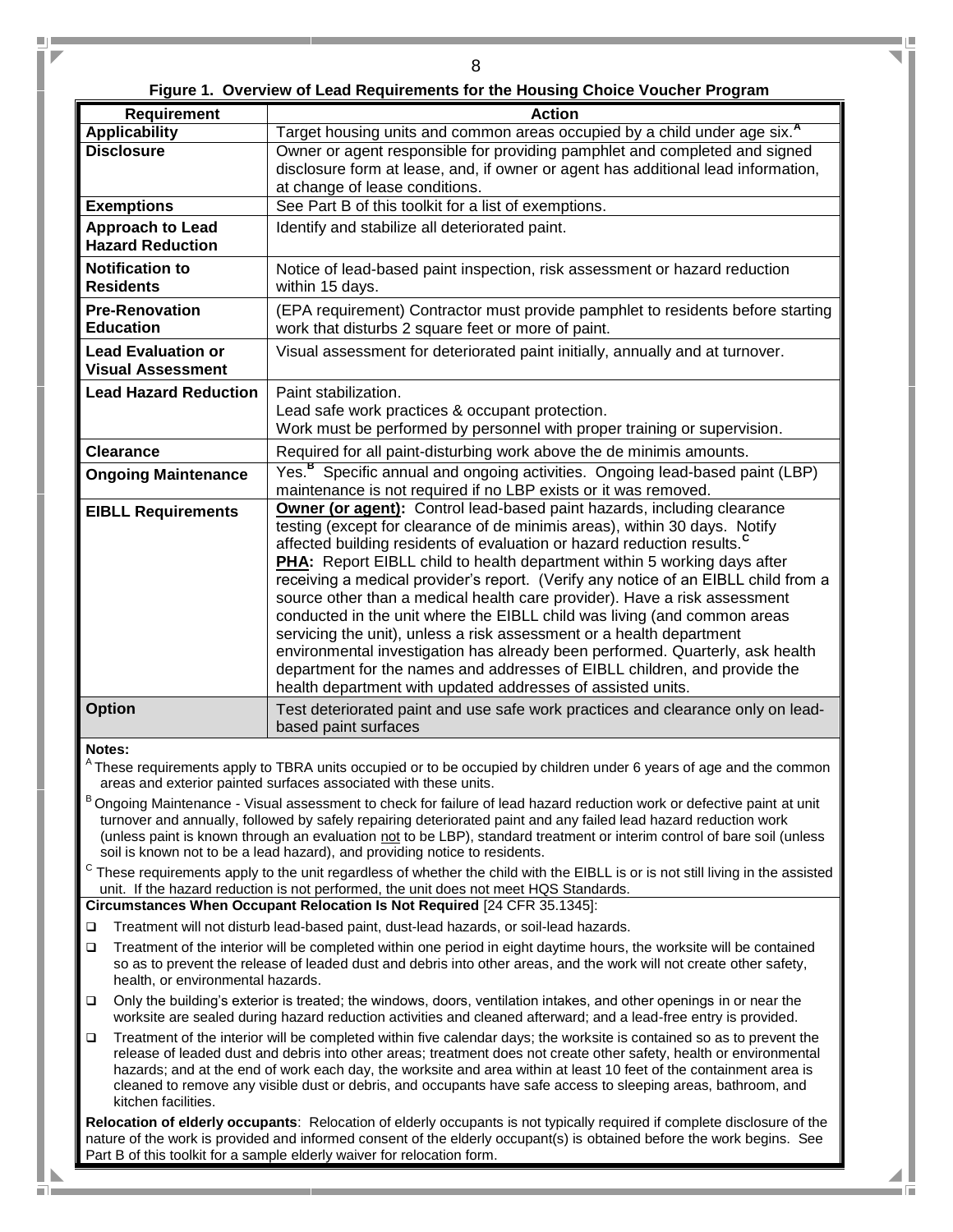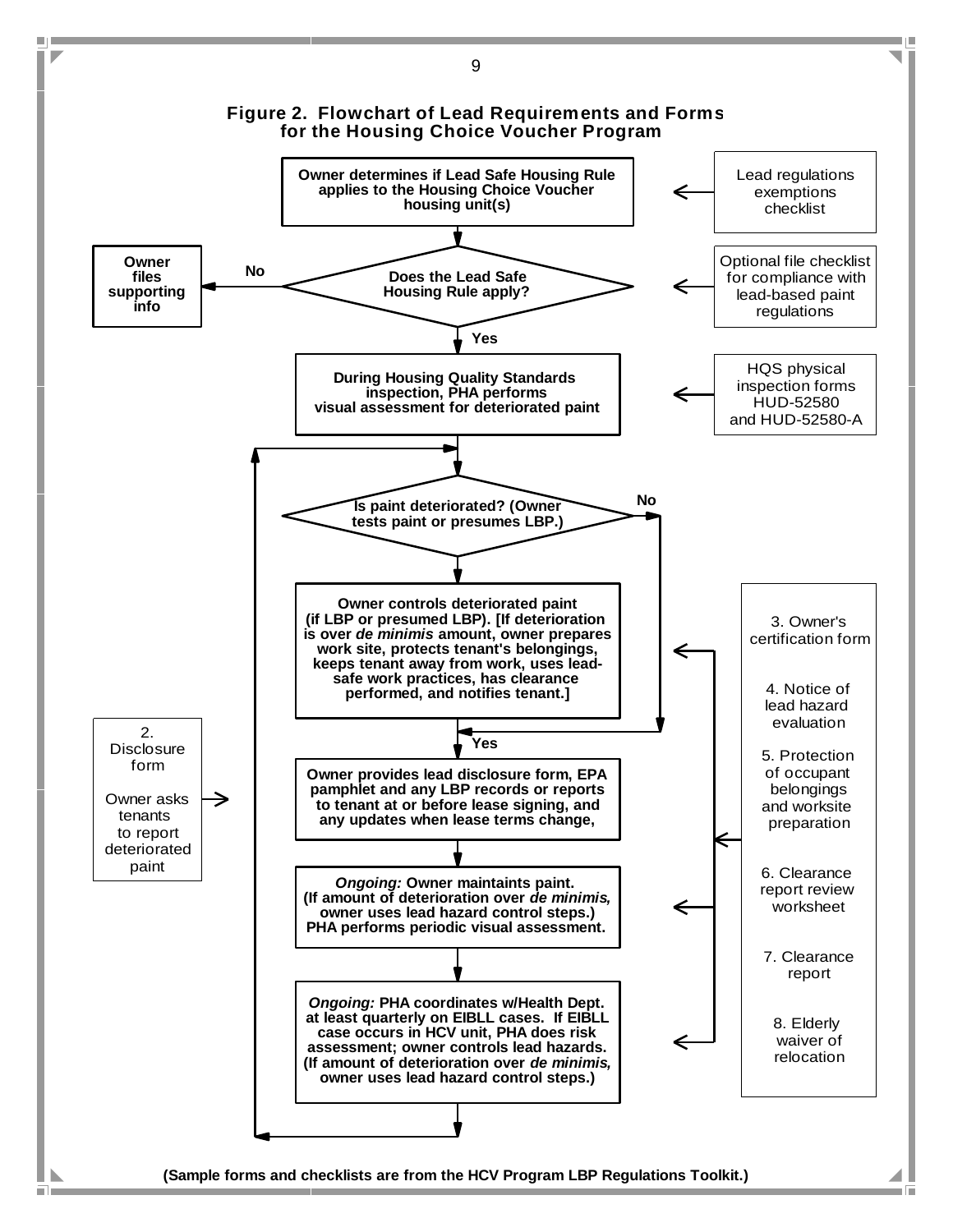# **Section 3: File Checklist for Compliance with Lead-Based Paint Regulations**

The LDR requires that the disclosure form be kept for at least three years (Section 35.92(c)). The LSHR requires that notices, evaluation and clearance or abatement reports be kept for at least three years (Section 35.175), however for purposes of the LDR, records and reports regarding lead-based paint must be disclosed upon any sale or lease. To assist PHAs document compliance, HUD suggests the documents listed below be maintained for covered units. Referenced forms are in Part B of this Toolkit.

| <b>Document Name</b>                                                                                                                                                                                                                                                                                                           | <b>Purpose</b>                                                                                                                                                                                                                        |  |
|--------------------------------------------------------------------------------------------------------------------------------------------------------------------------------------------------------------------------------------------------------------------------------------------------------------------------------|---------------------------------------------------------------------------------------------------------------------------------------------------------------------------------------------------------------------------------------|--|
| <b>Lead Regulation Exemptions:</b><br>Housing Choice Voucher Program                                                                                                                                                                                                                                                           | Helps determine if unit is covered by LSHR and/or<br>LDR or is exempt                                                                                                                                                                 |  |
| Application                                                                                                                                                                                                                                                                                                                    | Documents age of children and applicability of<br><b>LSHR</b> requirements                                                                                                                                                            |  |
| Physical inspection form<br>(HQS or equivalent)                                                                                                                                                                                                                                                                                | Documents results of visual assessment for<br>deteriorated paint                                                                                                                                                                      |  |
| <b>Owner Certification Form</b>                                                                                                                                                                                                                                                                                                | Owner certifies that paint was stabilized by<br>qualified workers, that safe work practices were<br>followed during paint stabilization, and that ongoing<br>lead-based paint monitoring will occur.                                  |  |
| <b>Clearance Report</b>                                                                                                                                                                                                                                                                                                        | Documents that unit passed clearance after lead<br>hazard control work.                                                                                                                                                               |  |
| <b>Disclosure Form</b>                                                                                                                                                                                                                                                                                                         | Documents that tenant received lead warning<br>statement, Protect Your Family from Lead in Your<br>Home pamphlet, and knowledge disclosure.<br>(Required for Lead Disclosure Rule, regardless<br>of whether a child resides in home.) |  |
| <b>Lead Hazard Reduction Notice</b>                                                                                                                                                                                                                                                                                            | Documents that tenant received required lead<br>hazard reduction notification within 15 days of the<br>work.                                                                                                                          |  |
| Documentation of ongoing<br>maintenance activities:<br>• Inspection reports – from annual<br>and turn-over inspections<br>• Clearance report from each<br>maintenance job involving<br>painted surfaces above the de<br>minimis<br>• Notice of lead hazard reduction<br>for each maintenance job<br>involving painted surfaces | Documents that a visual assessment is performed<br>at least annually and upon unit turnover and that<br>any deteriorated paint is addressed appropriately<br>(including clearance and notice of lead hazard<br>reduction)             |  |
| Documentation of response to<br>EIBLL child. Copies of:<br>• Risk assessment<br>• Abatement or clearance report<br>• Relocation documents<br>• Correspondence with health<br>department                                                                                                                                        | Documents that if an EIBLL child was identified in<br>the unit, the situation was addressed in accordance<br>with the Lead Safe Housing Rule.                                                                                         |  |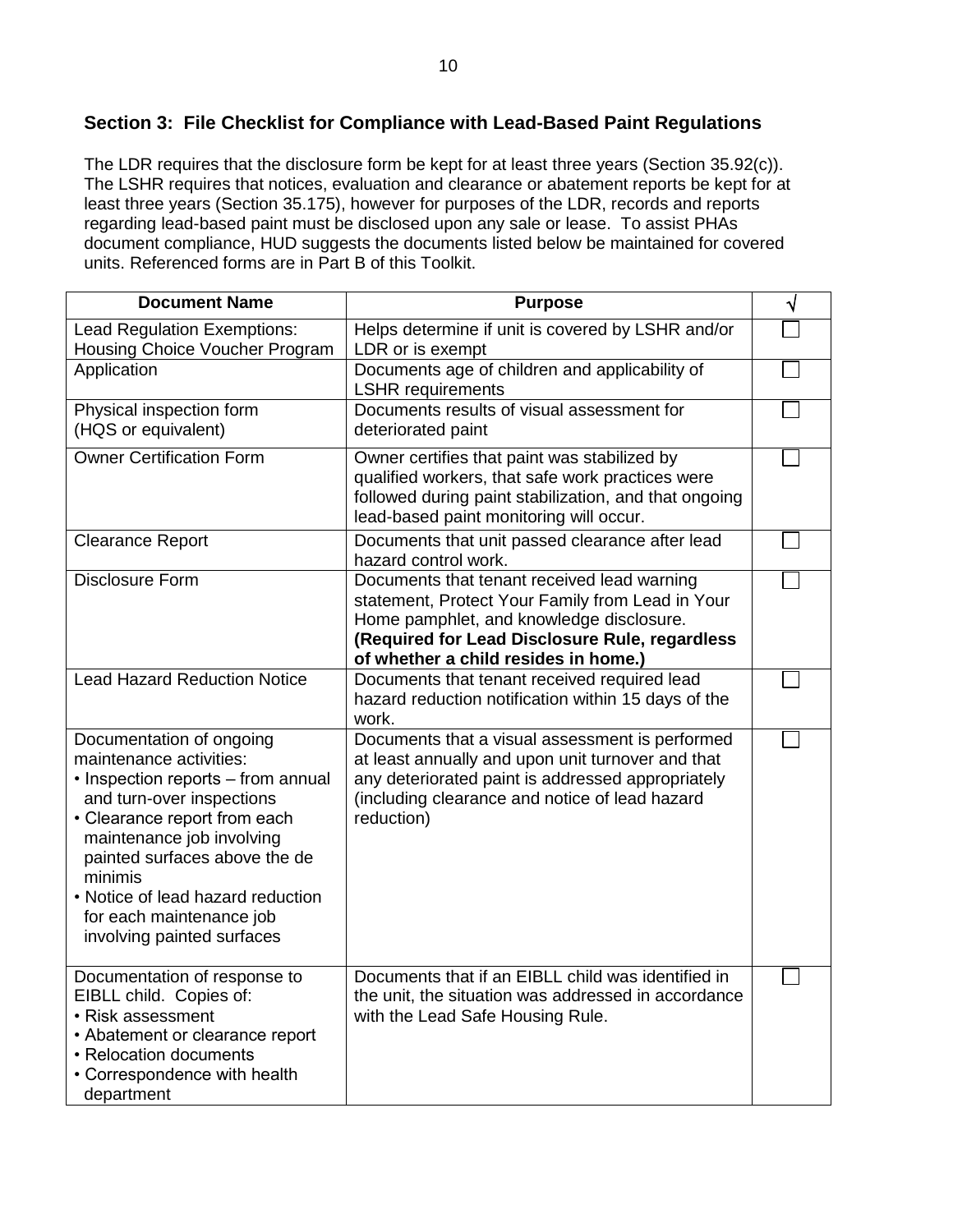# **Section 4: Glossary of Key Terms and Federal Lead-Based Paint Standards**

**This Glossary provides informal description of these key terms. The formal definitions used for implementing the Lead Safe Housing Rule in HCVP properties are at 24 CFR 35.110 (www.hud.gov/offices/lead/enforcement/lshr.cfm).**

**Abatement**: Measures to permanently control (that is, 20 years or more, or forever) lead-based paint or lead-based paint hazards. EPA regulations exclude from the definition of abatement "renovation, remodeling, landscaping or other activities, when such activities are not designed to permanently eliminate lead-based paint hazards, but instead are designed to repair, restore, or remodel a given structure or dwelling, even though these activities may incidentally result in a reduction or elimination of lead-based paint hazards." [*40 CFR 745.223*]

**Clearance Examination**: Clearance is performed after hazard reduction, rehabilitation or maintenance activities to determine if a unit is free of lead hazards, except when very small (de minimis) amounts of paint are disturbed. It involves a visual assessment, analysis of dust samples, and provision of report. The certified risk assessor, paint inspector, or lead sampling technician performing clearance must be independent from the entity/individual conducting paint stabilization or hazard reduction.

**Interim Controls**: A set of measures to temporarily control lead-based paint hazards. Qualified workers using safe work practices must complete interim control methods. Follow-up monitoring is needed.

**Lead Hazard Screen**: A limited risk assessment activity that can be performed instead of a risk assessment in units that meet certain criteria (e.g. good condition). A certified risk assessor must perform the screen. The lead hazard screen applies more stringent thresholds than a full risk assessment. If the unit fails the lead hazard screen, a full risk assessment must be performed.

**Lead-Based Paint Hazards:** Any condition that causes exposure to lead from dust-lead hazards, soil-lead hazards, or lead-based paint that is deteriorated or present in chewable surfaces, friction surfaces, or impact surfaces, and that would result in adverse human health effects.

**Lead-Based Paint Inspection**: A surface-by-surface investigation to determine the presence of lead-based paint and the provision of a report explaining the results of the investigation. A certified paint inspector or risk assessor performs it.

**Lead-Based Paint:** Paint or other surface coatings that contain lead equal to or exceeding 1.0 milligram per square centimeter or 0.5 percent by weight or 5,000 parts per million (ppm) by weight.

**Paint Stabilization:** A specific interim control method that stabilizes painted surfaces and addressed the underlying cause of deterioration. Steps include repairing defective surfaces, removing loose paint and applying new paint.

**Paint Testing**: Testing of specific surfaces, by XRF (x-ray fluorescence) or lab analysis, to determine the lead content of these surfaces, performed by a certified lead-based paint inspector or certified risk assessor.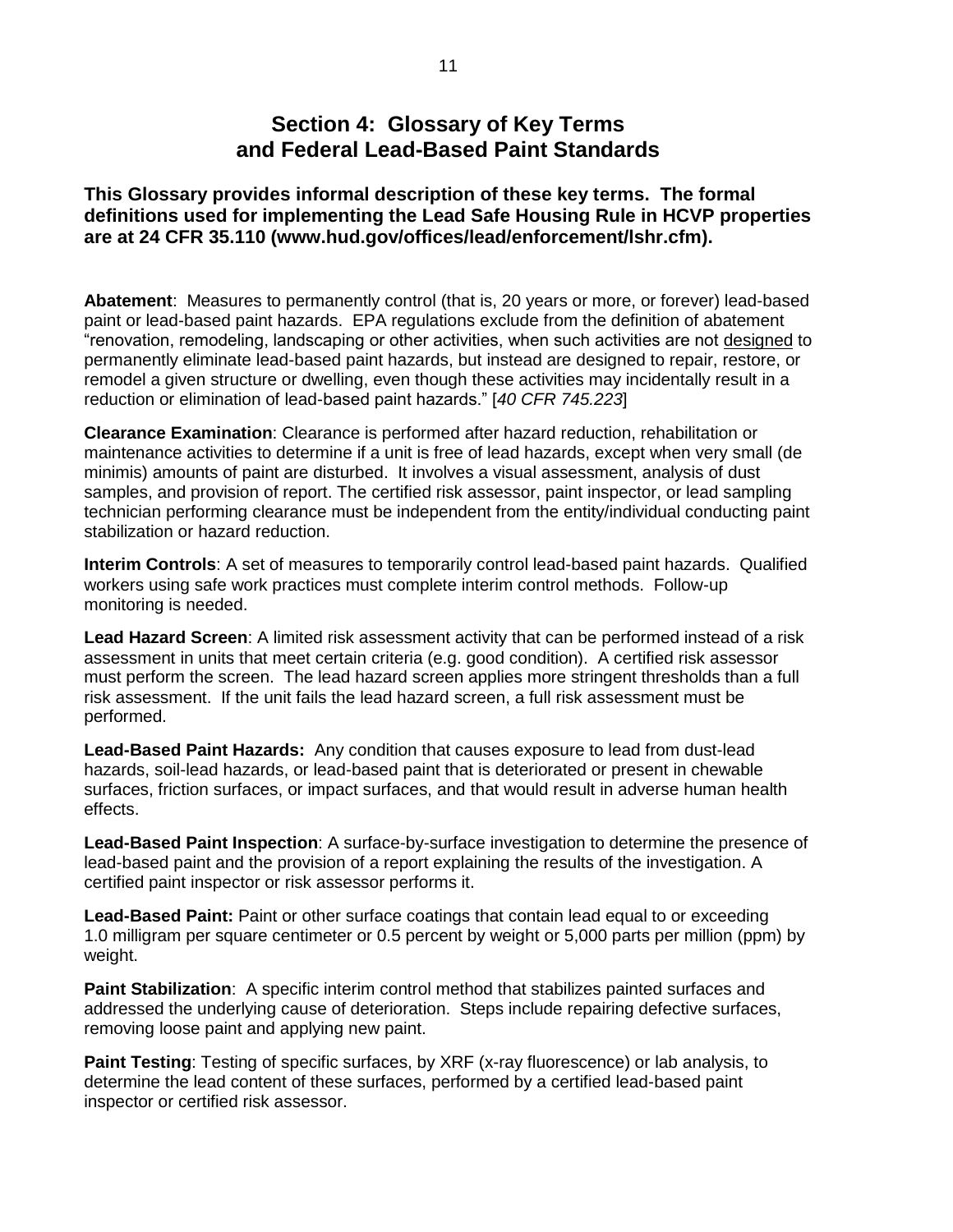**Risk Assessment**: A comprehensive evaluation for lead-based paint hazards that includes paint testing, dust and soil sampling, and a visual assessment. The risk assessment report identifies lead hazards and appropriate lead hazard reduction methods. A certified risk assessor must conduct the assessment.

**Standard Treatments**: A complete set of interim control methods that when used together temporarily control all potential lead hazards in a unit. Because they address all conditions, a risk assessment or other evaluation is not needed. Qualified workers using safe work practices must complete standard treatments. As with interim controls, follow-up monitoring is needed.

**Target Housing:** Generally, housing constructed before 1978. Housing for the elderly, and housing for persons with disabilities, are not target housing, **unless** a child under 6 years old resides or is expected to reside in that housing, in which case, the housing **is** target housing. All zero-bedroom dwellings are not target housing. In jurisdictions which banned the sale or use of lead-based paint before 1978, HUD may use an earlier date for determining target housing.

**Visual Assessment**: This term has two related meanings:

(1) A visual assessment during initial and periodic inspection of housing quality looks at interior and exterior painted surfaces to identify paint deterioration, and other specific conditions that may be lead-based paint hazards. (A visual assessment does not identify lead-based paint.) This visual assessment must be performed by a person trained in visual assessment, and may be done during the HQS inspection. A self-paced, on-line training module on visual assessment is available on HUD's website at [www.hud.gov/offices/lead.](http://www.hud.gov/offices/lead) A certified risk assessor is also trained to perform visual assessment.

(2) A visual assessment for clearance looks for paint deterioration and visible dust and debris, as the first part of a clearance examination. This visual assessment must be performed by a certified risk assessor, certified inspector, or a trained and appropriately supervised sampling technician.

#### **LEAD POISONING**

**Environmental Intervention Blood Lead Level (EIBLL):** The level of lead in blood that requires intervention in a child under age six. This is defined as 1) a blood lead level of 20 µg/dL (micrograms per deciliter) of whole blood or above for a single test, or 2) blood lead levels of 15-19 µg/dL in two tests taken at least three months apart.

#### **KEY UNITS OF MEASUREMENT**

**mg (milligram):** A milligram is 1/1000<sup>th</sup> of a gram.

**µg (microgram):** A microgram is 1/1000<sup>th</sup> of a milligram (or one millionth of a gram). To put this unit into perspective, a penny weighs 2 grams. To get a microgram, you would need to divide the penny into 2 million pieces. A microgram is one of those two million pieces.

**ft² or sq. ft. (square foot):** One square foot is equal to an area that has a length of one foot (12 inches) and a width of one foot (12 inches).

**µg/dL (micrograms per deciliter):** Used to measure the level of lead in children's blood in order to establish whether intervention is needed. A deciliter (one tenth of liter) is a little less than half a cup. As noted above, a microgram is the same weight as one penny divided into two million parts.

**µg/gram (micrograms per gram)**: Used to measure the level of lead in soil. Equivalent to parts per million (ppm) by weight.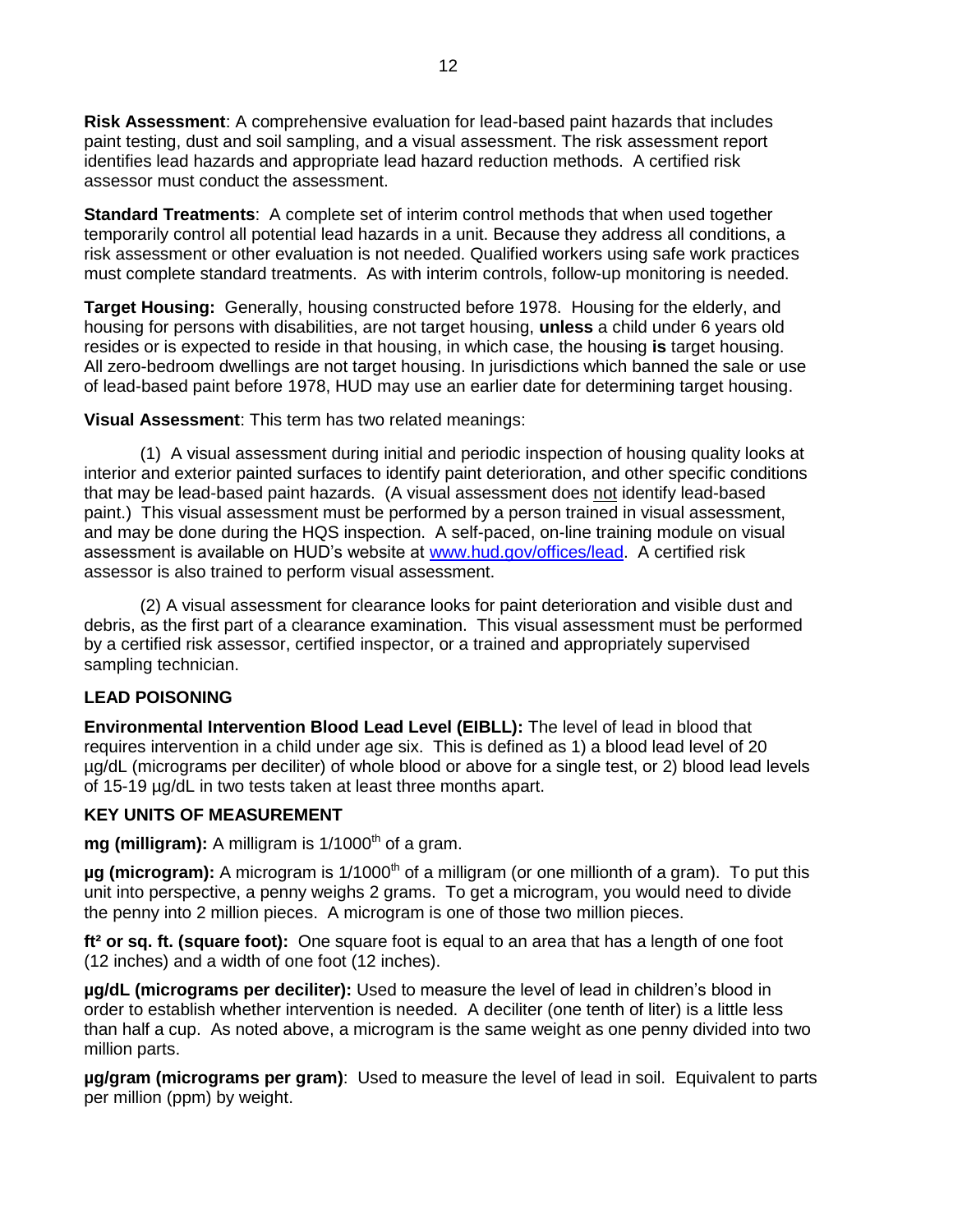**µg/ft² (micrograms per square foot):** Used to measure the level of lead in dust samples. A risk assessment report or a clearance report should have the dust sampling results listed in µg/ft² (micrograms per square foot).

**mg/cm<sup>2</sup> (milligrams per square centimeter):** Used to measure the level of lead in paint.

**percent:** Percent by weight, used usually for lead-based paint (1 percent = 10,000  $\mu$ g/gram).

**ppm**: Parts per million by weight, equivalent to  $\mu q/q$  ram. (10,000 ppm = 1 percent). Used to measure lead in paint and soil.

#### **FEDERAL LEAD-BASED PAINT STANDARDS**

#### **Paint – Definition of Lead-Based Paint**

Paint or other surface coatings that contain at least:

- $\triangleright$  1 milligram per square centimeter (mg/cm<sup>2</sup>) of lead;
- $\geq$  0.5 percent lead; or 5,000 parts per million lead by dry weight.

Note: In 1978 the Consumer Product Safety Commission banned the residential use of leadbased paint that contained greater than or equal to 0.06 percent or 600 ppm of lead.

#### **Dust – Federal Thresholds for Lead-Contamination (in micrograms per square foot)**

| $\triangleright$ | <b>Floors</b>                   | 40 $\mu$ g/ft <sup>2</sup> |
|------------------|---------------------------------|----------------------------|
| $\triangleright$ | Interior window sills           | $250 \mu g / ft^2$         |
|                  | Window troughs (Clearance only) | $400 \mu g / ft^2$         |

#### **Soil – Federal Thresholds for Bare Soil Contamination (in micrograms per gram; equivalent to parts per million)**

| ➤ | Play areas used by children under age 6                           | $400 \mu g/gram$   |
|---|-------------------------------------------------------------------|--------------------|
| ➤ | Other areas, if more than 9 ft <sup>2</sup> in total area of bare |                    |
|   | soil per property                                                 | $2,000 \mu g/gram$ |
| ⋗ | Abatement required by HUD                                         | $5,000 \mu g/gram$ |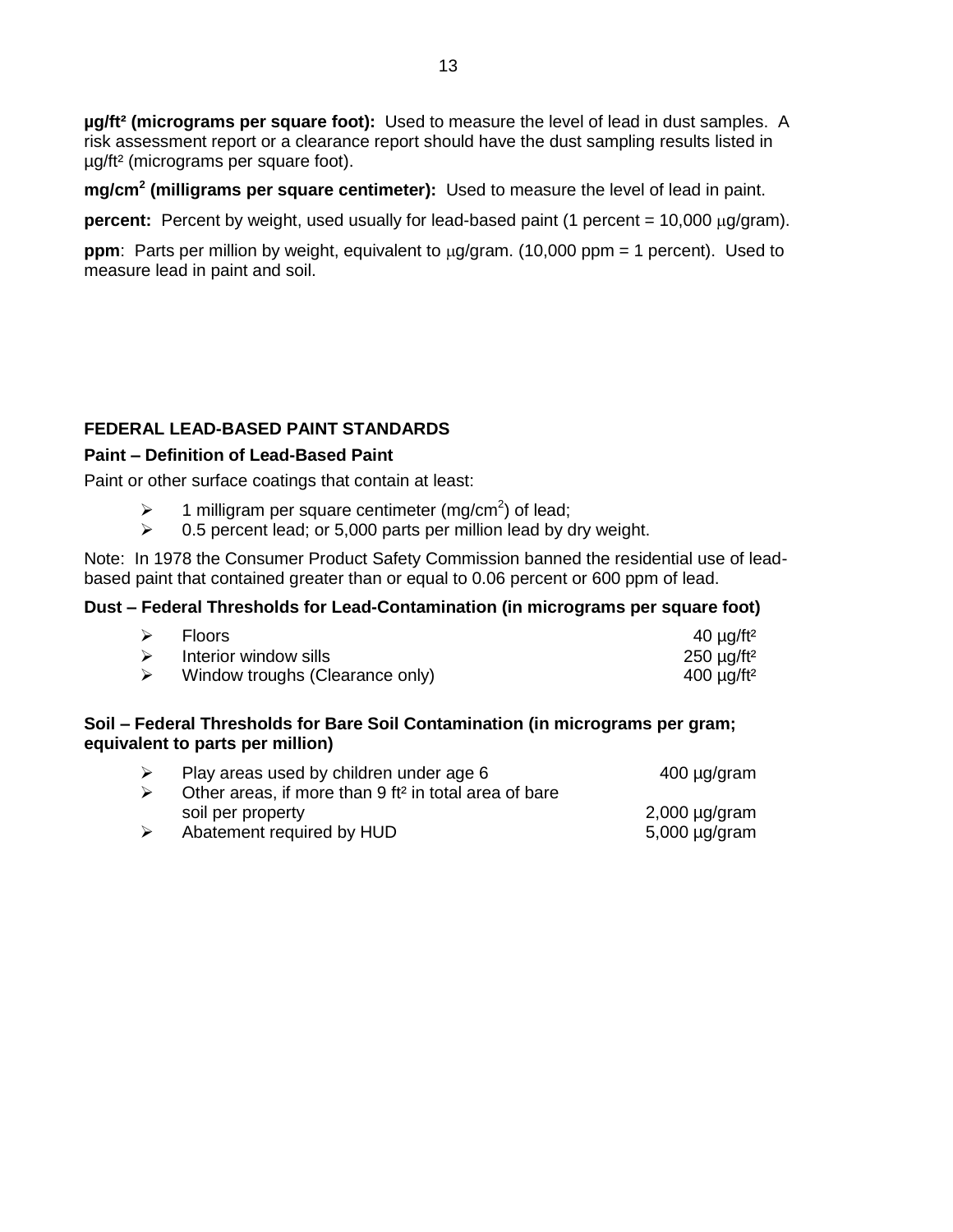# **PART B: SAMPLE FORMS AND OTHER DOCUMENTS**

- 1. Lead Regulation Exemptions: Housing Choice Voucher Program
- 2. Disclosure Form for Rentals and Leases
- 3. Owner's Certification Form
- 4. Sample Notice of Lead Hazard Evaluation
- 5. Protection of Occupants' Belongings and Worksite Preparation
- 6. Clearance Report Review Worksheet
- 7. Sample Clearance Report
- 8. Elderly Waiver for Relocation Sample Form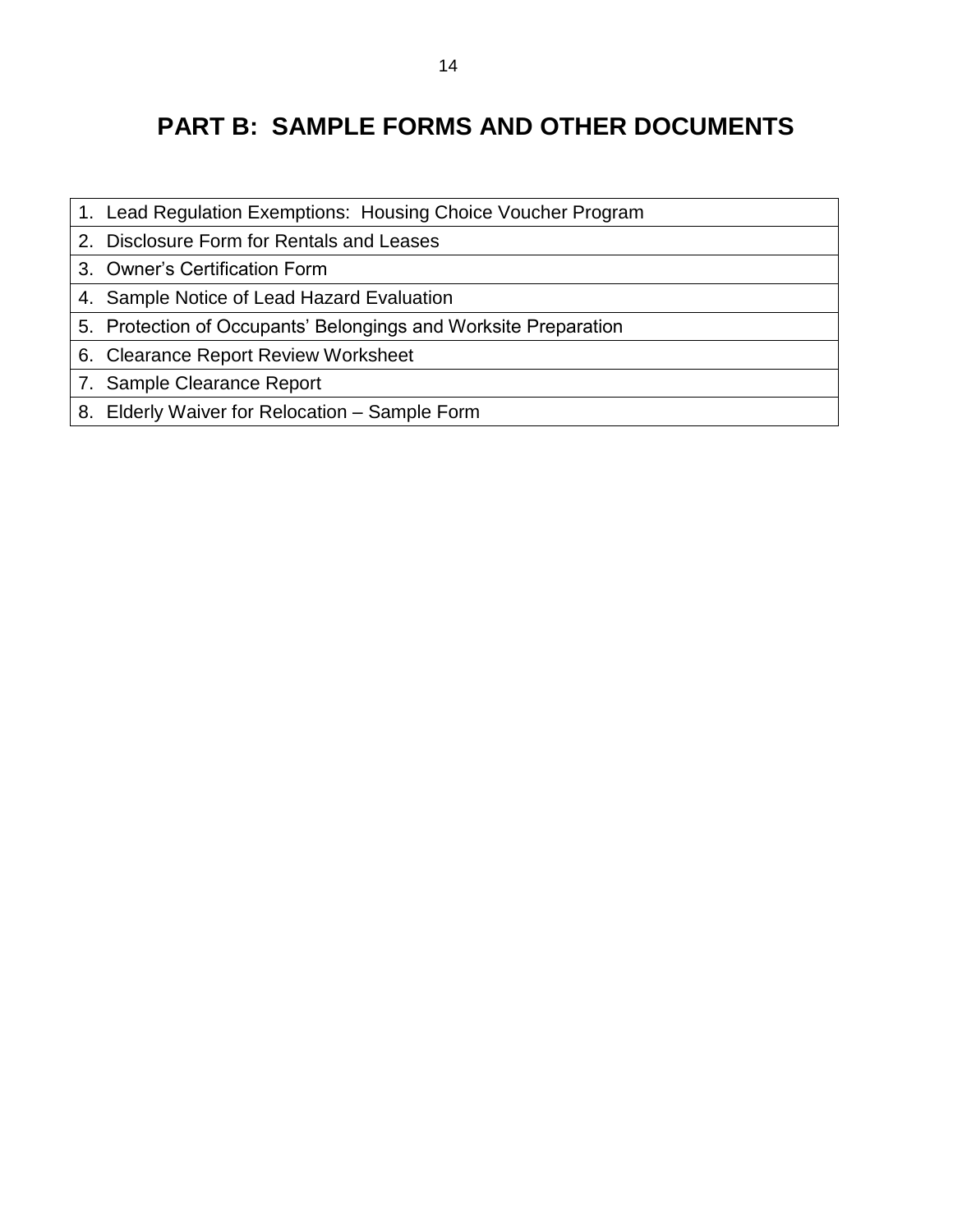# **LEAD REGULATION EXEMPTIONS: HOUSING CHOICE VOUCHER PROGRAM**

This worksheet should be placed in the project file for any residential property that is assisted with tenant-based rental assistance funds.

# **Exemptions from Requirements of 24 CFR Part 35**

For any "yes" answer, the property is exempt from the Lead Disclosure Rule (LDR) and/or the Lead Safe Housing Rule (LSHR), as shown in the right-hand column. The paragraphs in the regulation that establish each exemption are shown.

| Question                                                                                                                                                | <b>Regulatory</b><br><b>Citation</b>    | <b>Yes</b> | No | If yes,<br>exempt<br>from: |
|---------------------------------------------------------------------------------------------------------------------------------------------------------|-----------------------------------------|------------|----|----------------------------|
| Was the property constructed after 1977?                                                                                                                | 35.82,<br>35.115(a)(1)                  |            |    |                            |
| Is this a zero-bedroom unit or property?<br>(e.g., SRO, efficiency)                                                                                     | 35.82,<br>35.115(a)(2)                  |            |    | <b>LDR</b>                 |
| Is this dedicated elderly housing (i.e., age 62 or<br>older) with no child under age 6 residing or<br>expected to reside in the unit?                   | 35.82,<br>35.115(a)(3)                  |            |    | and                        |
| Is this housing dedicated for the disabled with no<br>child under age 6 residing or expected to reside in<br>the unit)?                                 | 35.82,<br>35.115(a)(3)                  |            |    | <b>LSHR</b>                |
| Has a paint inspection conducted in accordance<br>with 40 CFR 745 established that the property is<br>free of lead-based paint? *                       | $35.82(b),$ **<br>35.115(a)(4)          |            |    |                            |
| Has all lead-based paint in the property been<br>identified and removed, with qualified clearance<br>examiner reporting the project passed clearance? * | 35.82(b)<br>$35.115(a)(5)$ ,<br>35.1340 |            |    | <b>LDR</b>                 |
| Will the unit be occupied for a total of less than 100<br>days under emergency leasing assistance to eligible                                           | 35.82(c)<br>35.115(a)(11)               |            |    | and                        |
| households?                                                                                                                                             |                                         |            |    | <b>LSHR</b>                |

| * Date of the inspection or clearance report:                   |  |
|-----------------------------------------------------------------|--|
| Printed name of lead-based paint inspector or<br>risk assessor: |  |

\*\* *Note: The lead-based paint free disclosure exemption applies to leases only.*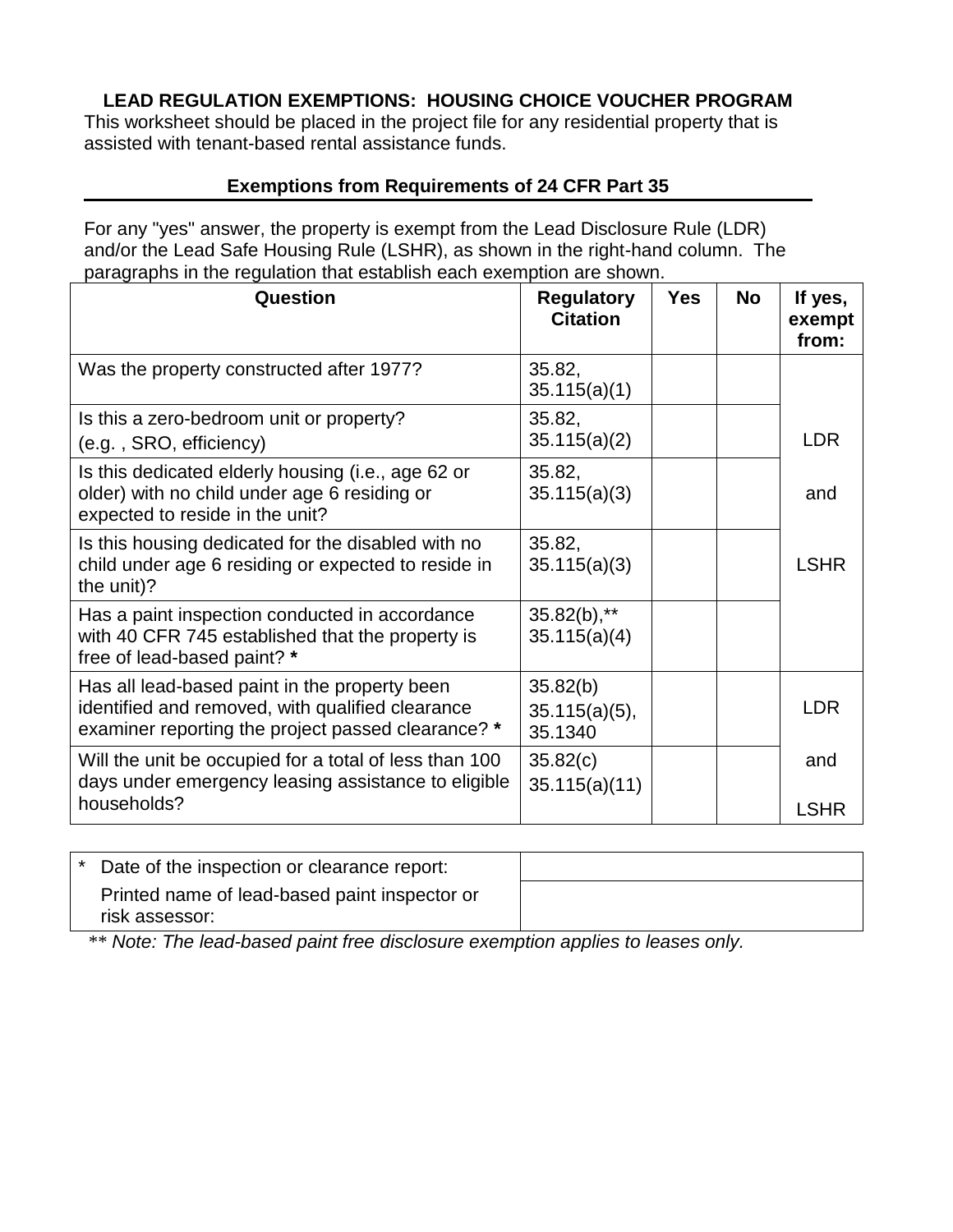#### **Disclosure of Information on Lead-Based Paint and/or Lead-Based Paint Hazards Target Housing Rentals and Leases**

| Lead Warning Statement: Housing built before 1978 may contain lead-based paint. Lead from paint,   |  |
|----------------------------------------------------------------------------------------------------|--|
| paint chips, and dust can pose health hazards if not managed properly. Lead exposure is especially |  |
| harmful to young children and pregnant women. Before renting pre-1978 housing, lessors must        |  |
| disclose the presence of known lead-based paint and/or lead-based paint hazards in the dwelling.   |  |
| Lessees must also receive a federally approved pamphlet on lead poisoning prevention.              |  |

## **Lessor's Disclosure (initial)**

|   | (a) Presence of lead-based paint or lead-based paint hazards (check one below):                                                                                                                |
|---|------------------------------------------------------------------------------------------------------------------------------------------------------------------------------------------------|
| О | Known lead-based paint and/or lead-based paint hazards are present in the housing                                                                                                              |
| 0 | Lessor has no knowledge of lead-based paint and/or lead-based paint hazards in the<br>housing.                                                                                                 |
|   | (b) Records and reports available to the lessor (check one below):                                                                                                                             |
| О | Lessor has provided the lessee with all available records and reports pertaining to lead-<br>based paint and/or lead-based paint hazards in the housing (list documents below).                |
| О | Lessor has no records or reports pertaining to lead-based paint and/or lead-based paint<br>hazards in the housing.                                                                             |
|   | <b>Lessee's Acknowledgment (initial)</b><br>(c) Lessee has received copies of all information listed above.                                                                                    |
|   | (d) Lessee has received the pamphlet, Protect Your Family From Lead in Your Home.                                                                                                              |
|   | <b>Agent's Acknowledgment (initial)</b><br>(e) Agent has informed the lessor of the lessor's obligations under 42 U.S.C. 4852d and is<br>aware of his/her responsibility to ensure compliance. |

#### **Certification of Accuracy**

The following parties have reviewed the information above and certify, to the best of their knowledge, that the information provided by the signatory is true and accurate.

| Lessor | Date | Lessor | Date |
|--------|------|--------|------|
| Lessee | Date | Lessee | Date |
| Agent  | Date | Agent  | Date |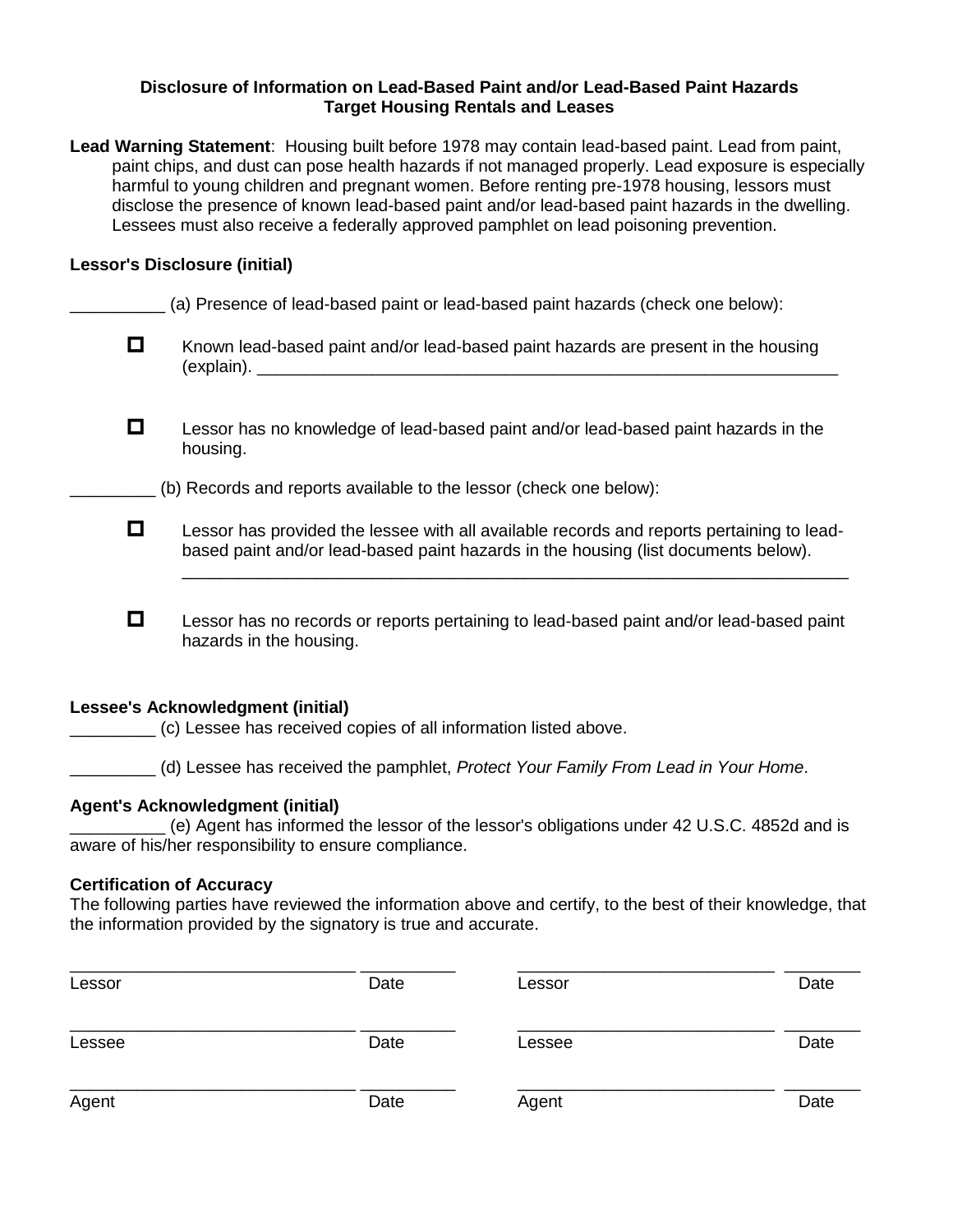# **Sample Owner Self-Certification Form: Page 1**

| $I, \_$ |           | <i>(name</i> ), owner of _                                                                                                                                                                                                                                                                                                                                                                                                                                                | (unit or address), |
|---------|-----------|---------------------------------------------------------------------------------------------------------------------------------------------------------------------------------------------------------------------------------------------------------------------------------------------------------------------------------------------------------------------------------------------------------------------------------------------------------------------------|--------------------|
|         |           | certify that all deteriorated paint identified in the housing quality standards (HQS) inspection report dated<br>was stabilized and that lead safe work practices were followed. Items 1A-1E were<br>followed, in compliance with Federal, state and local regulations, except in cases where the work was<br>exempt from safe work practice requirements as described in Item 2. I also certify that I will conduct<br>ongoing maintenance as described in Item 3 below. |                    |
|         |           | Check Number 1 or Number 2, and check Number 3                                                                                                                                                                                                                                                                                                                                                                                                                            |                    |
|         |           | 1. _______ These practices were followed as appropriate (check all that apply).                                                                                                                                                                                                                                                                                                                                                                                           |                    |
|         |           | A. The prohibited work methods listed below were not used.<br>Open flame burning or torching.                                                                                                                                                                                                                                                                                                                                                                             |                    |
|         |           | Machine sanding or grinding without a high-efficiency particulate air (HEPA) local<br>exhaust control.                                                                                                                                                                                                                                                                                                                                                                    |                    |
|         |           | Abrasive blasting or sandblasting without HEPA local exhaust control.                                                                                                                                                                                                                                                                                                                                                                                                     |                    |
|         |           | Heat guns operating above 1,100 degrees Fahrenheit, or those that that operate high<br>enough to char the paint.                                                                                                                                                                                                                                                                                                                                                          |                    |
|         | $\bullet$ | Dry sanding or dry scraping. (For exceptions to this rule see 24 CFR 35.140 (e).)                                                                                                                                                                                                                                                                                                                                                                                         |                    |
|         | $\bullet$ | Paint stripping in a poorly ventilated space using a volatile stripper that is a hazardous<br>substance in accordance with regulations of the Consumer Product Safety<br>Commission at 16 CFR 1500.3, and/or a hazardous chemical in accordance with the<br>Occupational Safety and Health Administration at 29 CFR 1910.1200 or 1926.59, as<br>applicable to the work.                                                                                                   |                    |
|         |           | B. Workers performing the work were trained in accordance with 24 CFR 35.1330(a)(4).                                                                                                                                                                                                                                                                                                                                                                                      |                    |
|         |           | Workers were supervised by a certified abatement supervisor; or                                                                                                                                                                                                                                                                                                                                                                                                           |                    |
|         |           | Workers successfully completed a HUD-approved training on Lead Safe work<br>practices (see www.hud.gov/lead for a listing of approved courses).                                                                                                                                                                                                                                                                                                                           |                    |
|         |           | C. Protection of occupants and preparation of the worksite as described below.                                                                                                                                                                                                                                                                                                                                                                                            |                    |
|         |           | Occupants were not permitted to enter the worksite during hazard reduction activities<br>until final clearance was achieved.                                                                                                                                                                                                                                                                                                                                              |                    |
|         |           | Occupants were temporarily relocated before and during hazard reduction activities if<br>necessary.                                                                                                                                                                                                                                                                                                                                                                       |                    |

- Dwelling unit and worksite were secured against unauthorized entry, and occupants' belongings were protected from contamination by dust-lead hazards and debris during hazard reduction activities.
- Occupants' belongings in a containment area were relocated to a secure area outside the containment area or covered with plastic sheeting.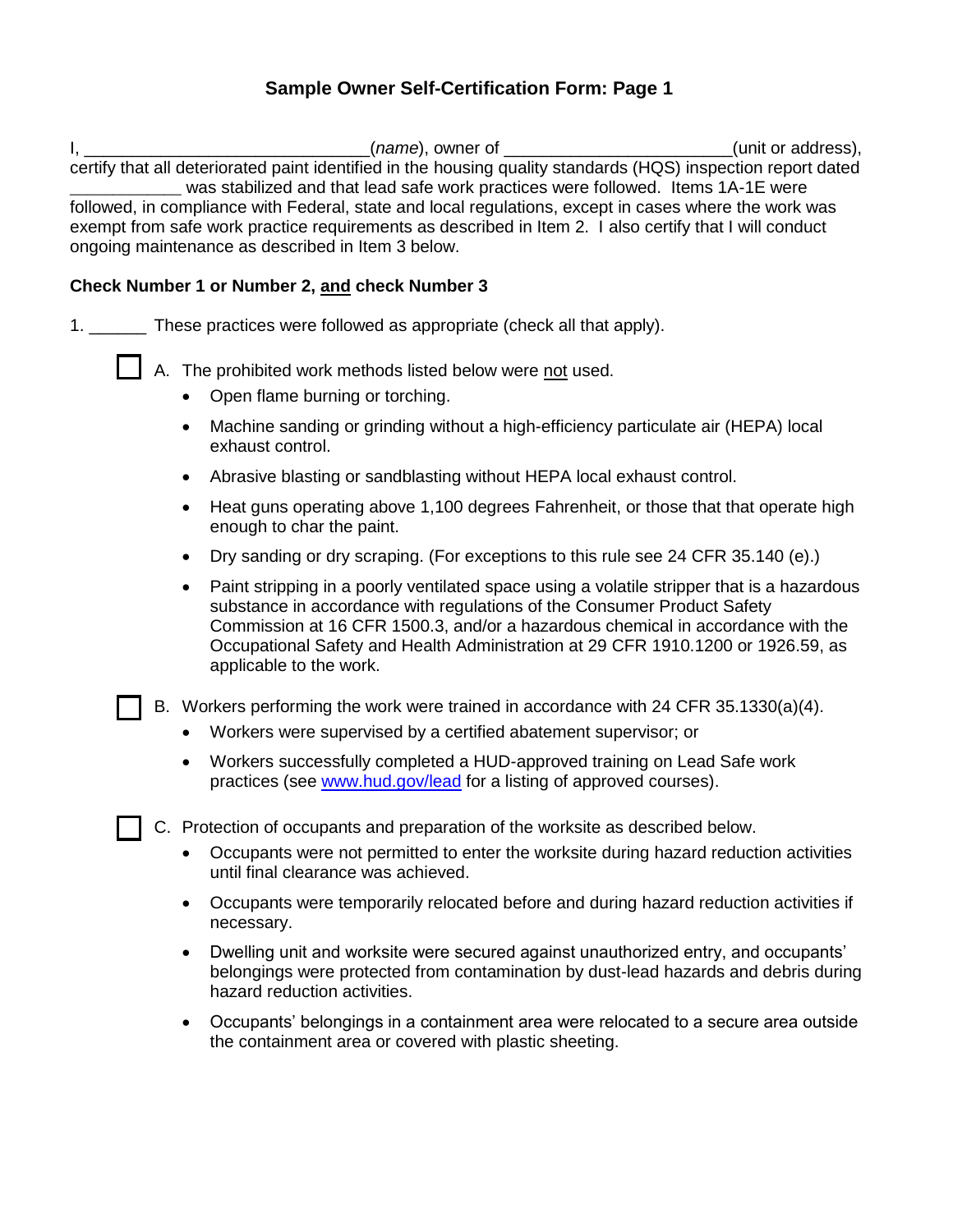## **Sample Owner Self-Certification Form: Page 2**

- Worksite Preparation:
	- Worksite was prepared to prevent release of leaded dust and contained leadbased paint chips and other debris from hazard reduction activities within the worksite.
	- A warning sign was posted at each entry to rooms where hazard reduction activities were conducted when occupants were present.
- D. Specialized cleaning after hazard reduction activities including:
	- Used HEPA vacuum cleaners; or other method of equivalent efficacy; and
	- Lead-specific detergents or equivalents.



- 2. \_\_\_\_\_\_\_\_ Lead-safe work practices and clearance were not required because the maintenance or rehab activities did not disturb painted surfaces above the de minimis levels\*.
- 3. \_\_\_\_\_\_ I will comply with ongoing maintenance requirements, for the term of the HUD assistance, including:
	- Performance of visual assessments for deteriorated paint, bare soil and lead hazard control failures of all lead-based paint in units, annually and at unit turnover.
	- Repair all deteriorated paint above de minimis levels\* using Safe Work Practices.
	- Repair all encapsulated or enclosed areas that are damaged or failing using appropriate interim controls or abatement methods (if applicable).
	- Request in writing that occupants of units monitor lead-based paint surfaces and notify me regarding any new potential lead hazards. (For units that are newly leased during this monitoring period.)
	- \* Note: De minimis levels are defined as:
		- 20 square feet on exterior surfaces;
		- 2 square feet in any one interior room or space; or
		- 10 percent of the total surface area on an interior or exterior type of component with a small surface area (such as windowsills, baseboards, and trim).

\_\_\_\_\_\_\_\_\_\_\_\_\_\_\_\_\_\_\_\_\_\_\_\_\_\_\_\_\_\_\_\_\_ \_\_\_\_\_\_\_\_\_\_\_\_\_\_\_\_\_\_\_\_\_\_\_\_\_\_\_\_\_\_\_\_\_\_\_\_\_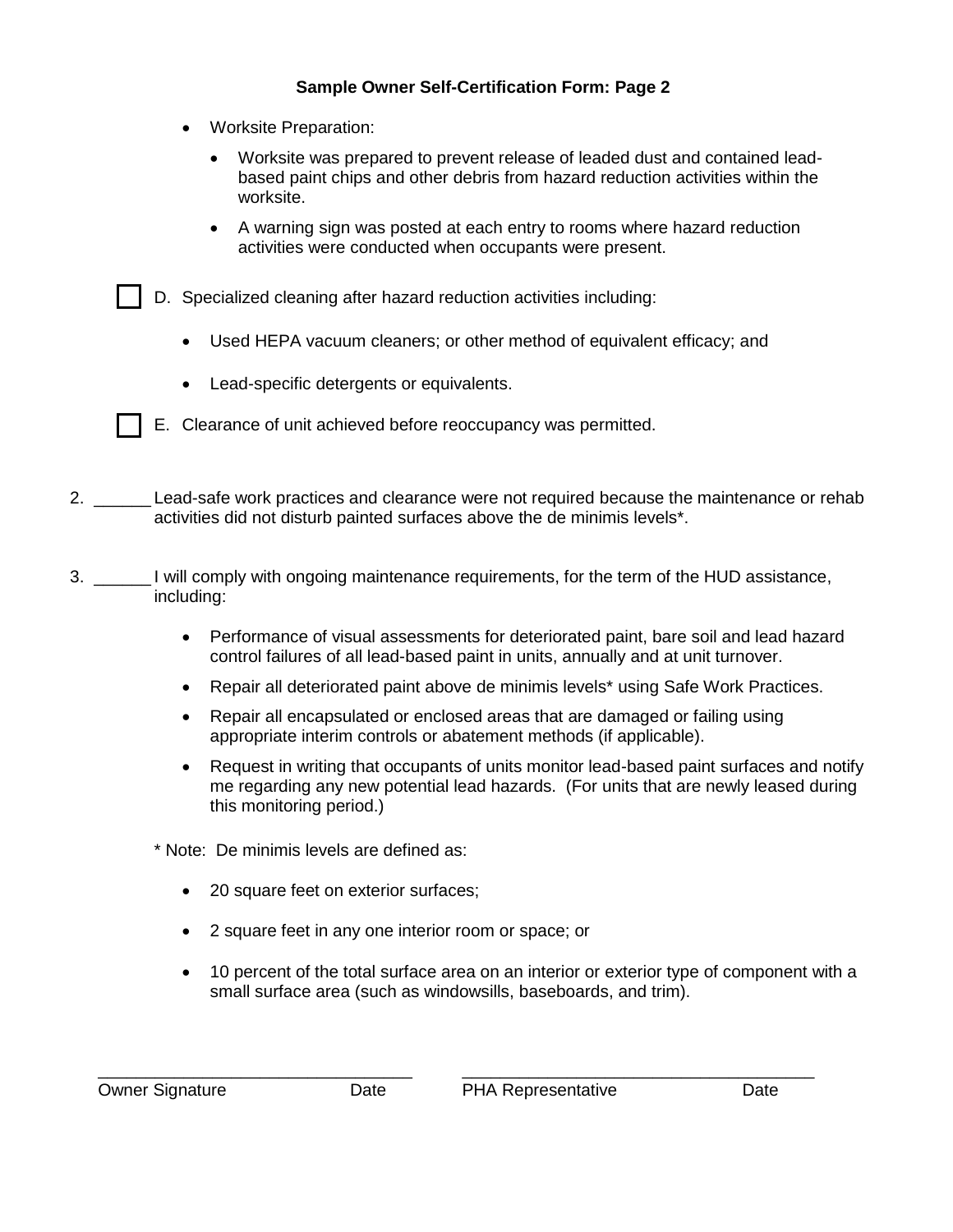# **SAMPLE NOTICE OF LEAD HAZARD EVALUATION**

| Address/Location this notice applies to (unit numbers and common areas, if applicable): |                                            |                                      |
|-----------------------------------------------------------------------------------------|--------------------------------------------|--------------------------------------|
| Type(s) of Evaluation (circle): Paint Inspection  Paint Testing  Risk Assessment        |                                            |                                      |
| Date: ___________________                                                               |                                            |                                      |
| Summary of Results of Paint Inspection or Paint Testing:                                |                                            |                                      |
| Lead-based paint was found.                                                             |                                            | _____ No lead-based paint was found. |
| Summary of Results of Risk Assessment (See below for additional information)            |                                            |                                      |
| Lead-based paint hazards<br>were found.                                                 | No lead-based paint hazards<br>were found. |                                      |
| Contact person for more information about the lead-based paint evaluation:              |                                            |                                      |
|                                                                                         |                                            |                                      |
|                                                                                         |                                            |                                      |
|                                                                                         |                                            |                                      |
|                                                                                         |                                            | Zip __________________________       |
| Phone #:<br><u> 2002 - John Stein, Amerikaans en beskriuwer († 1878)</u>                |                                            |                                      |
| Person who prepared this notice, if different:                                          |                                            |                                      |
| Signature:                                                                              |                                            |                                      |
|                                                                                         |                                            | Date: _________________________      |
|                                                                                         |                                            |                                      |
|                                                                                         |                                            | Zip __________________________       |
| Phone #:                                                                                |                                            |                                      |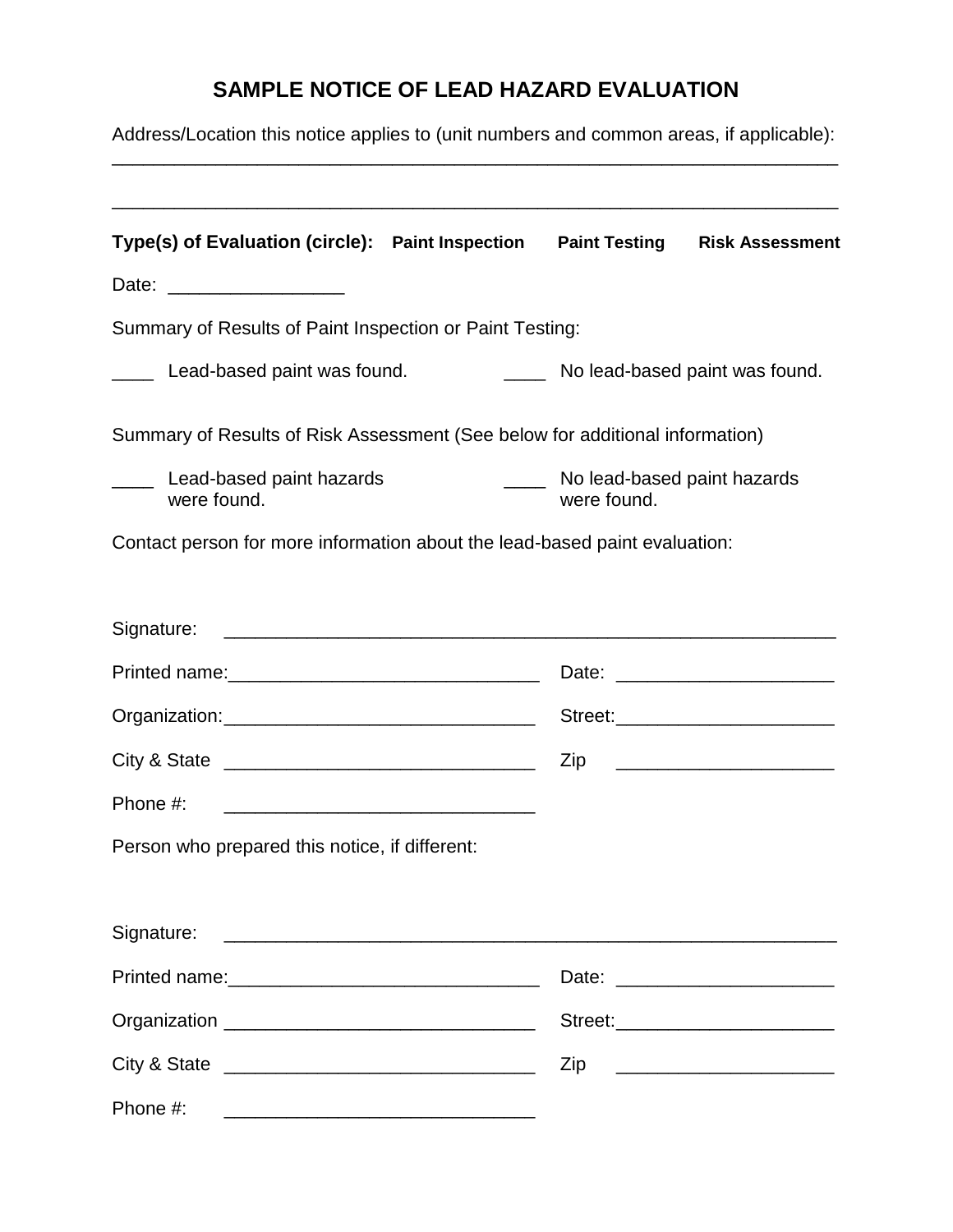# **Sample Data Summary for Lead-Based Paint Risk Assessments and/or Lead-Based Paint Inspections**

*Summarize the types and locations of lead-based paint hazards and lead-based paint below (including unit numbers and common areas) or attach your own summary that has this information. The summary for a risk assessment must list at least locations of the bare soil-lead hazards, dust-lead hazards, and/or paint-lead hazards founds, giving the building components (including type of room or space and the material underneath the paint): The summary for a lead-based paint inspection must list at least the leadbased paint locations and the condition of that paint. (Use additional sheets as needed.)*

| <b>Soil-Lead Hazards (Risk Assessment)</b> |                        |                 |  |  |
|--------------------------------------------|------------------------|-----------------|--|--|
| Area                                       | $\mu$ g/g (ppm)        | <b>Location</b> |  |  |
| <b>None</b>                                |                        |                 |  |  |
| Perimeter                                  | $\mu$ g/g (ppm)        |                 |  |  |
| Play Area                                  | µg/g (ppm)             |                 |  |  |
| Other                                      | $u\alpha/\alpha$ (ppm) |                 |  |  |

| <b>Dust-Lead Hazards (Risk Assessment)</b> |            |          |  |  |
|--------------------------------------------|------------|----------|--|--|
| Area                                       | µg/SF      | Location |  |  |
| <b>None</b>                                |            |          |  |  |
| Windowsill                                 | $\mu$ g/SF |          |  |  |
| Floor                                      | µg/SF      |          |  |  |
| Other                                      | µg/SF      |          |  |  |
| Other                                      | ua/SF      |          |  |  |

| <b>Lead-Based Paint (Inspection); or</b><br>Paint-Lead Hazards: Deteriorated, Friction or Impact LBP Surfaces (Risk Assessment) |                 |                                                          |        |                                                                             |        |                                                                         |
|---------------------------------------------------------------------------------------------------------------------------------|-----------------|----------------------------------------------------------|--------|-----------------------------------------------------------------------------|--------|-------------------------------------------------------------------------|
| <b>Component</b><br><u>(window, door,</u><br>wall, stair rail,<br><u>etc.)</u>                                                  | <b>Location</b> | Condition<br>(intact or<br>deteriorated)<br>(Circle one) |        | <b>Friction or</b><br><b>Impact</b><br>Surface?<br>(Circle what<br>applies) |        | Lead<br>Content,<br>if known<br>(Circle one:<br>mg/cm <sup>2</sup> ppm) |
| 1.                                                                                                                              |                 | Intact                                                   | Deter. | Friction                                                                    | Impact |                                                                         |
| 2.                                                                                                                              |                 | Intact                                                   | Deter. | Friction                                                                    | Impact |                                                                         |
| 3.                                                                                                                              |                 | Intact                                                   | Deter. | Friction                                                                    | Impact |                                                                         |
| 4.                                                                                                                              |                 | Intact                                                   | Deter. | Friction                                                                    | Impact |                                                                         |
| 5.                                                                                                                              |                 | Intact                                                   | Deter. | Friction                                                                    | Impact |                                                                         |
| 6.                                                                                                                              |                 | Intact                                                   | Deter. | Friction                                                                    | Impact |                                                                         |
| 7.                                                                                                                              |                 | Intact                                                   | Deter. | Friction                                                                    | Impact |                                                                         |
| 8.                                                                                                                              |                 | Intact                                                   | Deter. | Friction                                                                    | Impact |                                                                         |
| 9.                                                                                                                              |                 | Intact                                                   | Deter. | Friction                                                                    | Impact |                                                                         |
| 10.                                                                                                                             |                 | Intact                                                   | Deter. | Friction                                                                    | Impact |                                                                         |
| 11.                                                                                                                             |                 | Intact                                                   | Deter. | Friction                                                                    | Impact |                                                                         |
| 12.                                                                                                                             |                 | Intact                                                   | Deter. | Friction                                                                    | Impact |                                                                         |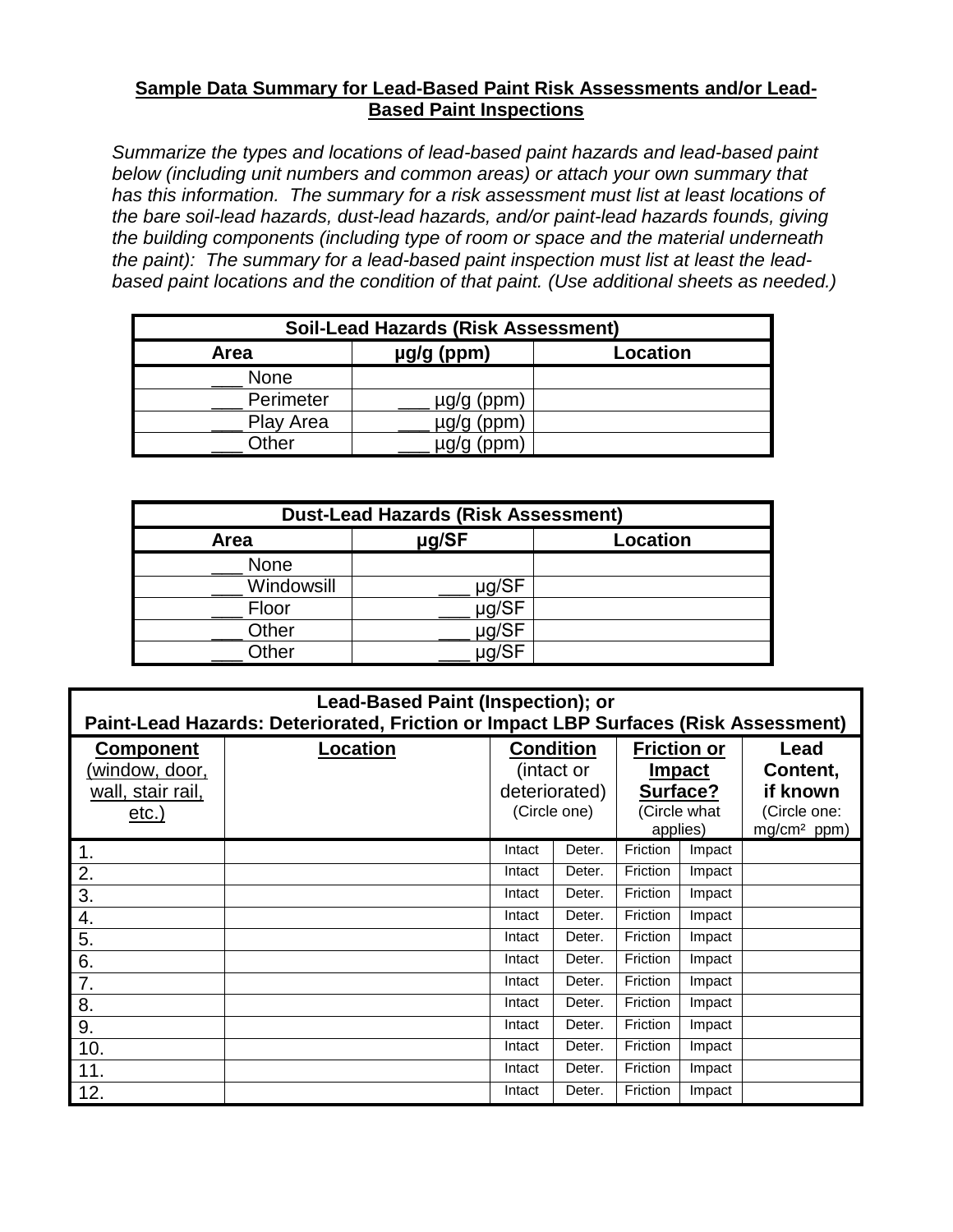# **Checklist for Protection of Occupants' Belongings and Worksite Preparation for Projects with Lead Hazard Reduction Activities**

**Instructions: Review all activities performed to protect occupants' belongings and prepare the worksite.**

The worksite must be carefully prepared and occupants' belongings protected, whether or not temporary relocation of occupants is required before and during lead hazard reduction activities,. Check all boxes that apply.

- $\Box$  Occupants were appropriately notified that their belongings would be protected during the work and what, if anything, they would need to do to prepare for the project.
- $\Box$  Occupants' belongings in the containment area were (check one):
	- $\Box$  relocated to a safe and secure area outside the containment area, OR
	- $\Box$  covered with an impermeable covering with all seams and edges taped or otherwise sealed.
- Worksite was prepared to prevent the release of leaded dust, and contain lead-based paint chips and other debris from hazard reduction activities until they were safely removed. Practices that minimize the spread of leaded dust, paint chips, soil and debris were used during worksite preparation.
- $\Box$  A warning sign was posted:
	- $\Box$  At each entry to a room where hazard reduction activities were conducted when occupants were present, OR
	- $\Box$  At each main and secondary entryway to a building from which the occupants had been relocated, OR
	- $\Box$  For an exterior hazard reduction work, where it was easily read 20 feet from the edge of the worksite.
- $\Box$  The warning sign was in:
	- $\Box$  the occupants' primary language, OR
	- $\Box$  another language (specify which language, and why occupants' primary language was not used).
- Final clearance was achieved before occupants' belongings were uncovered or returned to the unit.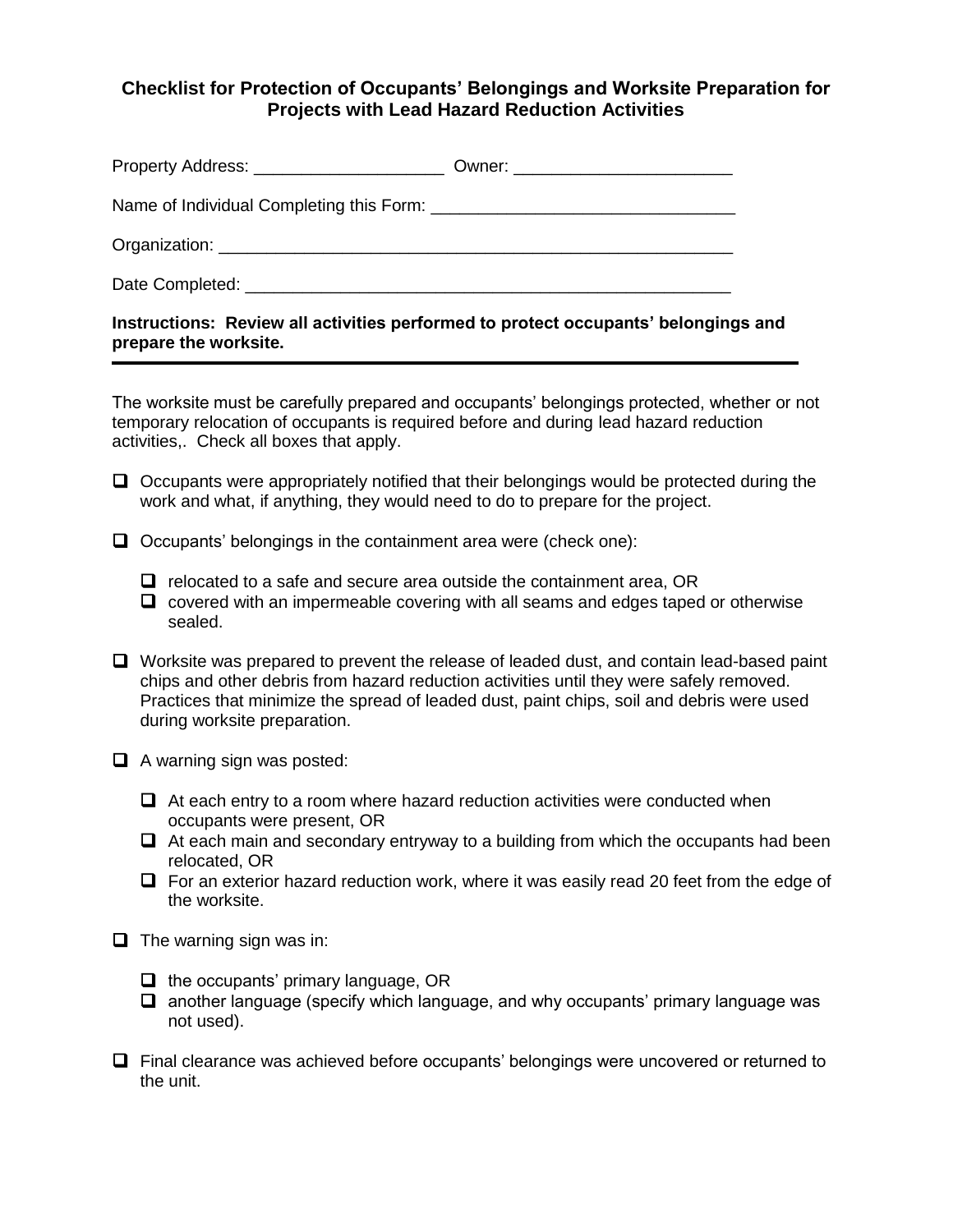# **Clearance Report Review Worksheet**

Clearance testing is the responsibility of the owner, but the PHA may coordinate this activity. It can be used at the completion of work to document that clearance was achieved and the clearance report is complete.

| Project title:           |                          |
|--------------------------|--------------------------|
| <b>Property Address:</b> | <b>Project Date:</b>     |
| Name of PHA Reviewer:    | <b>Reviewer's Title:</b> |

| <b>Question</b>                                                                                                                |  | <b>No</b> | <b>Notes/Questions</b> |
|--------------------------------------------------------------------------------------------------------------------------------|--|-----------|------------------------|
| The clearance exam report from the clearance examiner must include items 1 though 6.                                           |  |           |                        |
| 1. Property address and specific unit or common areas<br>identified.                                                           |  |           |                        |
| 2. Name, address, signature and certification number of<br>each person involved in the clearance examinations.                 |  |           |                        |
| Name and identification number of each laboratory<br>3.<br>conducting an analysis for lead.                                    |  |           |                        |
| 4. Dates of clearance examination.                                                                                             |  |           |                        |
| 5. Results of visual assessment for the presence of<br>deteriorated paint and visible dust, debris, residue or<br>paint chips. |  |           |                        |
| 6. Results of the analysis of dust samples in micrograms<br>per square feet (µg/ft <sup>2</sup> ) for each sample location.    |  |           |                        |
| The report must also include information on lead hazard reduction (items 7-11). The                                            |  |           |                        |
| owner may have to add this information to the report or request it from the contractor or                                      |  |           |                        |
| the individuals who did the work if it is not included in the original clearance exam report.                                  |  |           |                        |
| 7. Name and address of each firm and supervisor (or                                                                            |  |           |                        |
| employer) involved in the lead hazard reduction                                                                                |  |           |                        |
| activity.                                                                                                                      |  |           |                        |
| 8. Start and completion date(s) of lead hazard reduction<br>activity.                                                          |  |           |                        |
| 9. Detailed written description of the lead hazard<br>reduction activity including the methods used.                           |  |           |                        |
| 10. Locations of exterior surfaces, interior rooms,                                                                            |  |           |                        |
| common areas and/or components where the lead                                                                                  |  |           |                        |
| hazard reduction activity occurred.<br>11. Any suggested requirements for ongoing monitoring                                   |  |           |                        |
| of paint condition or previous treatments.                                                                                     |  |           |                        |
| Evaluate the results of the report. If the report is unclear or vague, the PHA should                                          |  |           |                        |
| contact the owner to ask questions or request an improved report.                                                              |  |           |                        |
| 12. Did the project pass clearance? If a clearance report                                                                      |  |           |                        |
| shows that the project passes visual inspection and                                                                            |  |           |                        |
| that lead levels found in the tested areas are below                                                                           |  |           |                        |
| EPA/HUD thresholds, then the unit passes. If yes, the                                                                          |  |           |                        |
| review is completed. If no, recleaning and                                                                                     |  |           |                        |
| reclearance are needed.                                                                                                        |  |           |                        |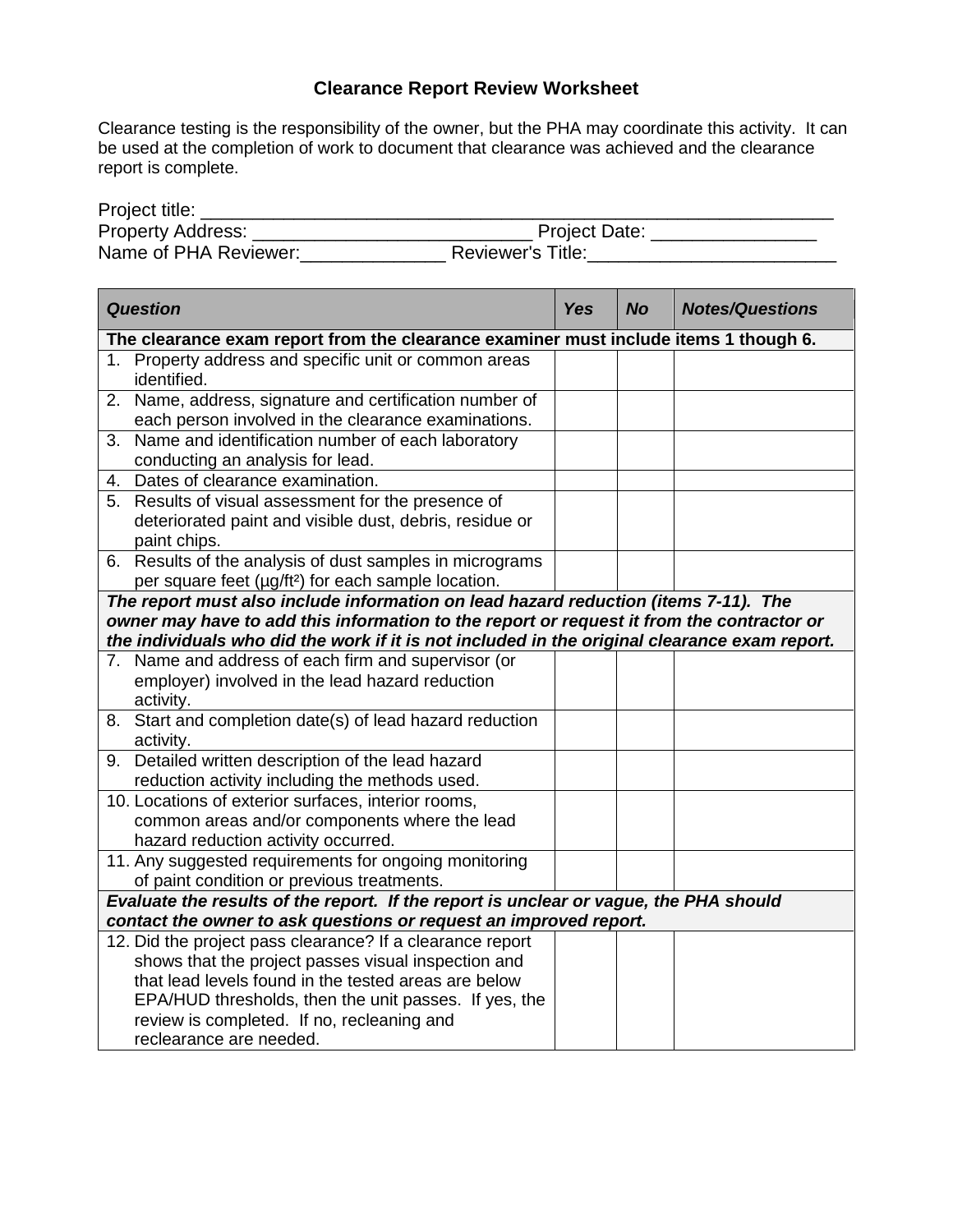# **Example of a Completed Clearance Report**

The following report is an example of a completed clearance report from a paint stabilization job in a one-bedroom unit that houses a HCVP family.

**Home Environmental Inspection Services, Inc.,** 345 Hammond Road, Baytown, ST 12345; 123-123-1235 (phone); 345-789-5678 (fax)

Firm's risk assessment certification number: ST 78787

# **CLEARANCE REPORT**

| Date of clearance            | 2/25/2008                           |  |  |  |  |
|------------------------------|-------------------------------------|--|--|--|--|
| examination:                 |                                     |  |  |  |  |
| <b>Clearance Examiner:</b>   | <b>Bob Jones</b>                    |  |  |  |  |
| Certification Category:      | <b>Risk Assessor</b>                |  |  |  |  |
| <b>Certification State:</b>  | <b>ST</b>                           |  |  |  |  |
| <b>Certification Number:</b> | R77777                              |  |  |  |  |
| Property address:            | 78 East Main St., Apt. A            |  |  |  |  |
|                              | Ourtown, ST 89898                   |  |  |  |  |
| Client name:                 | <b>Sally Smith</b>                  |  |  |  |  |
| Client address:              | 80 East Main St.                    |  |  |  |  |
|                              | Hammond, ST 89898                   |  |  |  |  |
| Laboratory:                  | Analysis Services, Inc.             |  |  |  |  |
| Address:                     | 990 45 <sup>th</sup> St., Suite 500 |  |  |  |  |
|                              | Bigtown, ST 88999                   |  |  |  |  |
| Telephone number:            | 222-222-2222                        |  |  |  |  |
| NLLAP number:                | <b>ST L99999</b>                    |  |  |  |  |

## **General Information**

# **Summary of Clearance Results**

The project area passed visual inspection. Dust at or above Federal standards was found in the following area, so the project failed clearance.

| Location        | <b>Surface</b>         | $\mu$ g lead/ft <sup>2</sup> |
|-----------------|------------------------|------------------------------|
| <b>Bathroom</b> | Floor under C-1 window | 200                          |

Signature: *Bob Jones* **Date: 2/25/2008**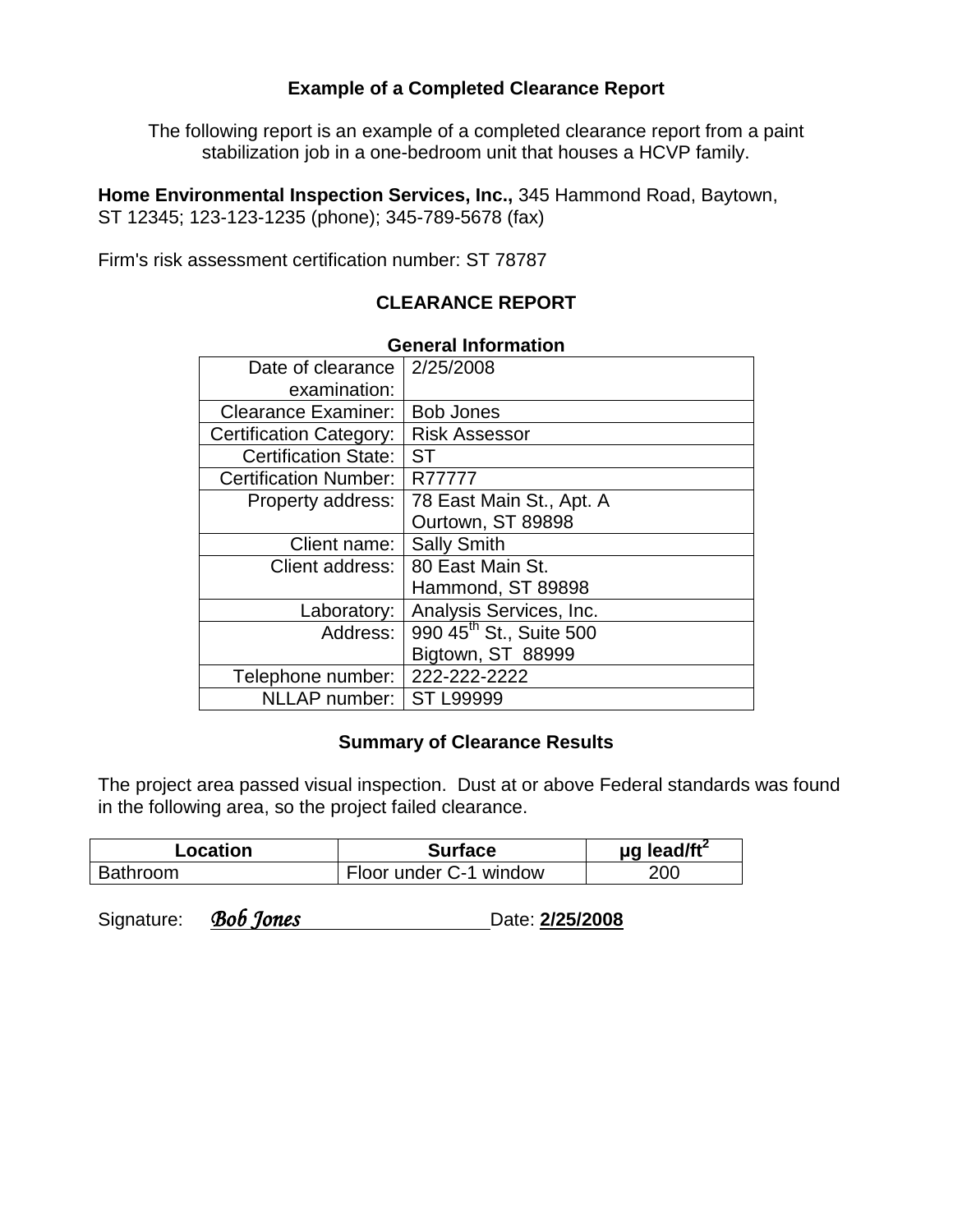# **Example of a Completed Clearance Report (page 2)**

# **Summary of Hazard Reduction Activities**

| Name of firm                           | <b>ABC Renovations</b>  |
|----------------------------------------|-------------------------|
| <b>Address of Firm</b>                 | 123 Main Street         |
|                                        | East Westport, ST 87654 |
| <b>Supervisor name</b>                 | John Brown              |
| Supervisor certification number        | ST S16345               |
| Start and completion date(s) of hazard | 2/25/2008               |
| reduction or completion activity.      |                         |

# **Description of Hazard Reduction Activities and Areas Addressed**

| <b>Location</b>     | <b>Activity</b>                                                                                                                                                                                                                                                                                                                                                                                                                                                                                                                                                                                                                                                             |
|---------------------|-----------------------------------------------------------------------------------------------------------------------------------------------------------------------------------------------------------------------------------------------------------------------------------------------------------------------------------------------------------------------------------------------------------------------------------------------------------------------------------------------------------------------------------------------------------------------------------------------------------------------------------------------------------------------------|
| Kitchen             | Workers stabilized the deteriorated paint on ceiling.                                                                                                                                                                                                                                                                                                                                                                                                                                                                                                                                                                                                                       |
| <b>Bathroom</b>     | Workers stabilized the deteriorated paint on ceiling.                                                                                                                                                                                                                                                                                                                                                                                                                                                                                                                                                                                                                       |
| Description of Work | The supervisor was present on the job site when work was being<br>performed. Workers used lead safe work practices. Plastic sheeting<br>covered the work area and outside the work area. Warning signs were<br>posted at the doors to the bathroom and kitchen. Occupants were not<br>allowed in the kitchen and bathroom during this activity. The ceilings<br>were wet scraped. HEPA vacuum was used for cleanup. The plastic<br>sheeting was carefully gathered up and bagged for disposal. Workers<br>replaced their disposable booties when leaving the work area for lunch<br>and breaks. Respirators were not necessary. The clearance<br>examination was requested. |

# **Ongoing Lead-Based Paint Monitoring Requirements**

This unit must have an annual visual assessment by a trained individual and lead safe work practices used for all repairs to painted surfaces by trained individuals. Residents are to be provided notice of lead hazard reduction (paint stabilization) within 15 days of work completion. The owner should also ask residents to report any deteriorated paint to the office.

| <b>Work Area</b> | <b>Deteriorated</b><br><b>Paint</b> | <b>Debris</b> | <b>Visible Dust</b> | <b>Notes</b> | Pass/<br>Fail |
|------------------|-------------------------------------|---------------|---------------------|--------------|---------------|
| Bathroom         | None                                | None          | None                |              | Pass          |
| Kitchen          | None                                | None          | None                |              | Pass          |
| Hallway          | None                                | None          | None                |              | Pass          |

#### **Visual Assessment of the Work Area**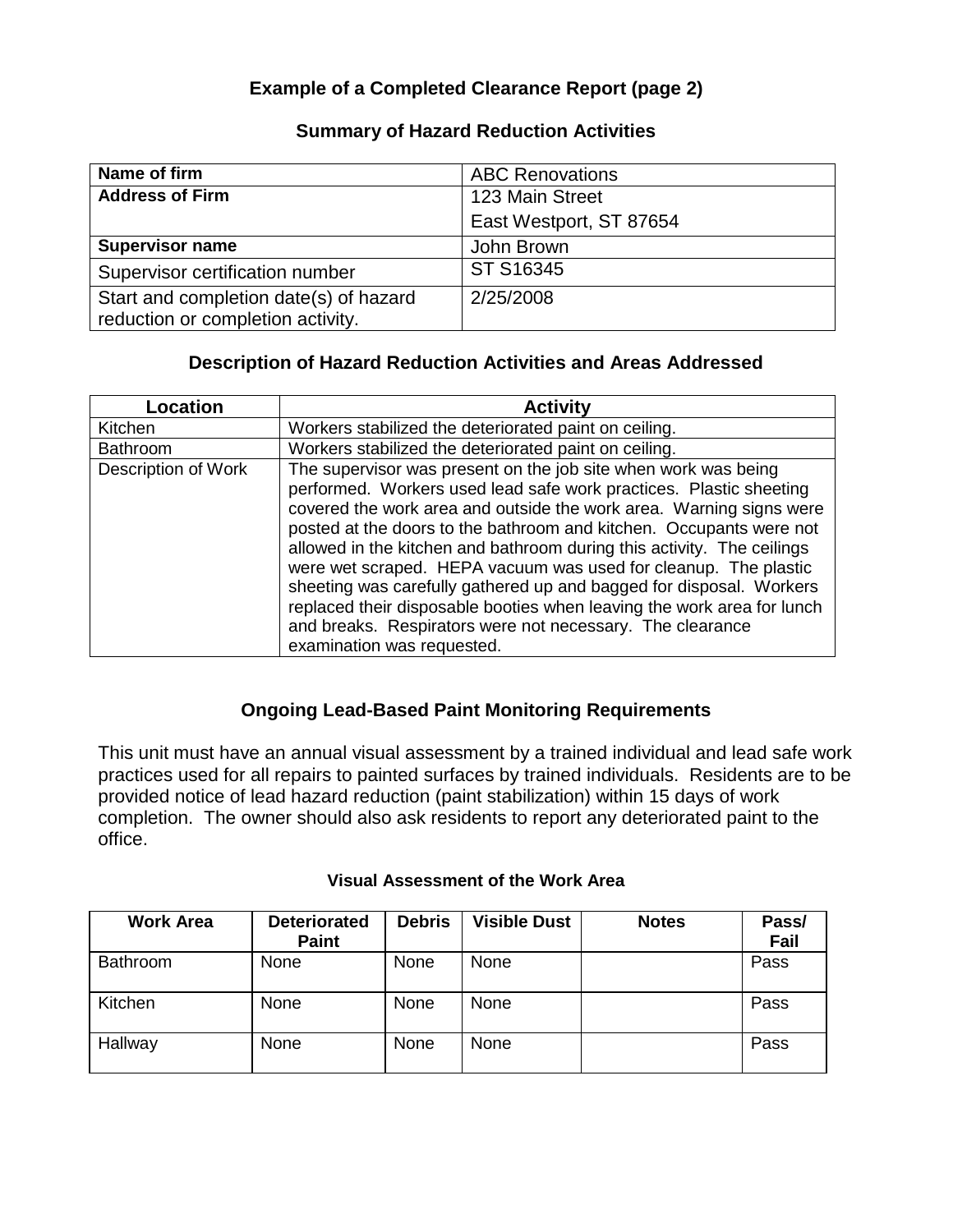# **Example of a Completed Clearance Report (page 3)**

| Sample # | Location               | <b>Surface</b>                          | <b>Dimensions</b><br>of sample<br>area | $\mu$ g<br>Lead/ft <sup>2</sup> | Pass/<br>Fail |
|----------|------------------------|-----------------------------------------|----------------------------------------|---------------------------------|---------------|
| $1 - 2$  | <b>Bathroom</b>        | Front facing window<br>(C-2) windowsill | $4" \times 18"$                        | 17                              | Pass          |
| $1 - 3$  | Bathroom               | Floor under C-1<br>window               | $12" \times 12"$                       | 200                             | Fail          |
| $1 - 4$  | Kitchen                | Floor under A-1<br>window               | 12" x 12"                              | 12                              | Pass          |
| $1 - 5$  | Kitchen                | Windowsill above<br>sink (A1)           | $4" \times 18"$                        | 190                             | Pass          |
| $1 - 6$  | First floor<br>hallway | Floor                                   | $12" \times 12"$                       | 30                              | Pass          |

#### **DUST SAMPLING RESULTS**

#### **Understanding the Clearance Report**

1. If the visual assessment for clearance finds visible dust or debris in the area being cleared, the project fails clearance and the area must be re-cleaned. Any remaining deteriorated painted surfaces should be repaired using paint stabilization or abatement techniques. A new visual assessment for clearance must be conducted. After the project passes the visual assessment, dust samples may be taken.

For written information on how to address lead hazards, contact the National Lead Information Center Clearinghouse at 1-800-424-LEAD (1-800-424-5323) or [www.epa.gov/lead/pubs/nlic.htm.](http://www.epa.gov/lead/pubs/nlic.htm) You may consider hiring a risk assessor to evaluate lead hazards in your home and recommend a lead hazard control plan. Risk assessors can be located through your state or EPA lead program office. See the map and links at [www.epa.gov/lead/pubs/traincert.htmf](http://www.epa.gov/lead/pubs/traincert.htm)or the state lead program contacts in states authorized to operate these programs, or at [www.epa.gov/lead/pubs/leadoff1.htm](http://www.epa.gov/lead/pubs/leadoff1.htm) for the EPA regional lead coordinators covering the remaining states.

- 2. The Summary Results section of the clearance report lists all of the areas that failed the clearance examination. The areas represented by the failed samples need to be re-cleaned and re-tested to see if the re-cleaning removed the contaminated dust.
- 3. The dust lead sampling results are expressed in micrograms per square foot ( $\mu$ g/ft<sup>2</sup>); soil samples are expressed in micrograms per gram (μg/g).
- 4. Areas that failed the clearance examination showed lead levels in dust at or above Federal or state standards. The standards that were used for during this clearance examination are:

*[Note to clearance examiner: If more stringent state or local clearance standards apply, use them instead of the EPA/HUD standards.]*

| <b>EPA/HUD Standards for Lead in Dust</b> |                             |  |  |  |
|-------------------------------------------|-----------------------------|--|--|--|
| Carpeted and uncarpeted interior floors   | 40 $\mu$ g/ft <sup>2</sup>  |  |  |  |
| Interior window sills                     | 250 $\mu$ g/ft <sup>2</sup> |  |  |  |
| Window troughs (clearance only)           | $400 \mu g / \text{ft}^2$   |  |  |  |

5. The laboratory result forms attached to the report list all of the areas sampled inside and outside the dwelling and the laboratory analysis results for each sample.